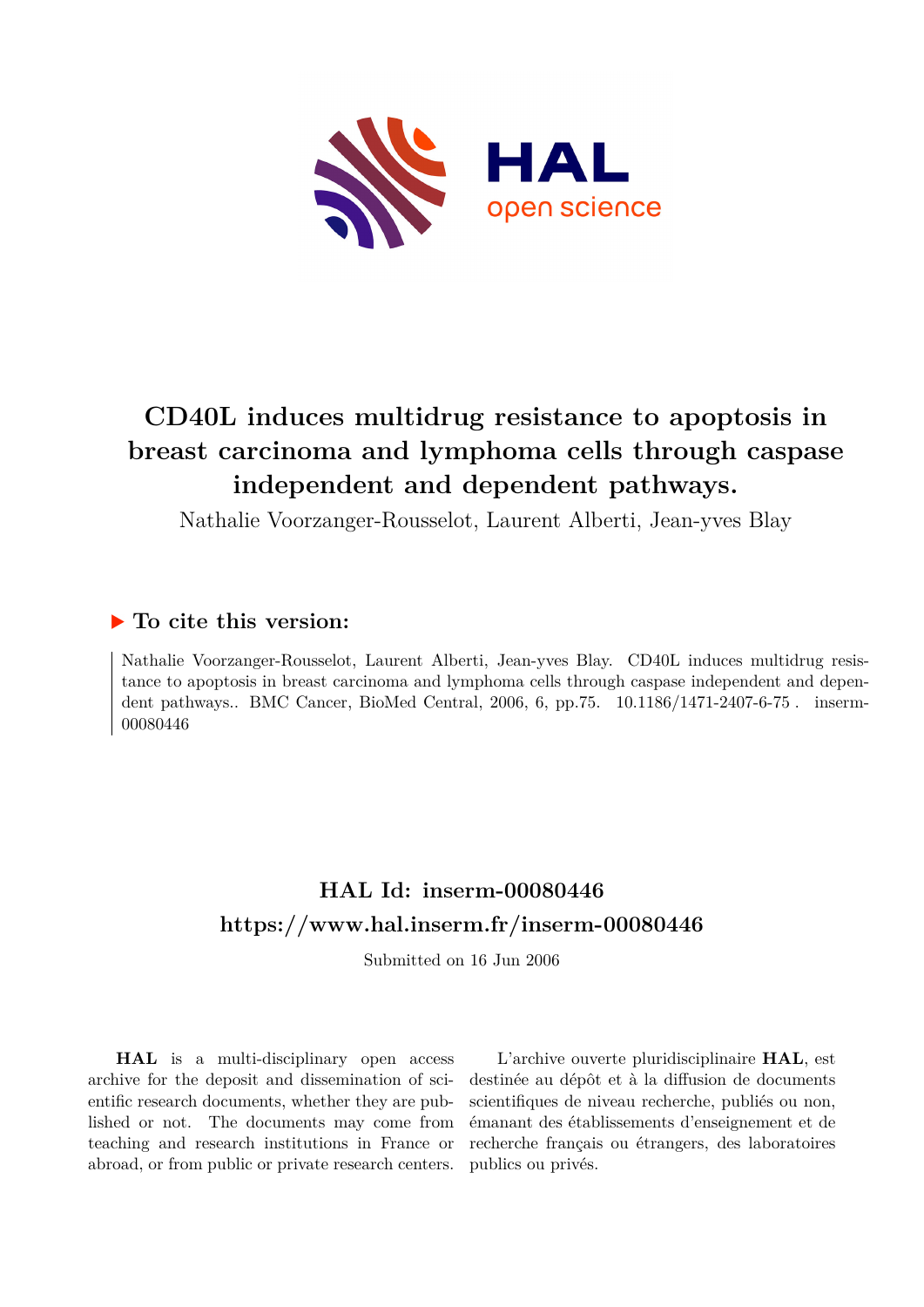## Research article **Contract Contract Contract Contract Contract Contract Contract Contract Contract Contract Contract Contract Contract Contract Contract Contract Contract Contract Contract Contract Contract Contract Contra**

## **CD40L induces multidrug resistance to apoptosis in breast carcinoma and lymphoma cells through caspase independent and dependent pathways**

Nathalie Voorzanger-Rousselot, Laurent Alberti and Jean-Yves Blay\*

Address: Equipe Cytokines et Cancer, Unité INSERM U590, Centre Léon Bérard, 28 rue Laënnec, 69373 LYON cedex 08, France

Email: Nathalie Voorzanger-Rousselot - nvr1@netcourrier.com; Laurent Alberti - alberti@lyon.fnclcc.fr; Jean-Yves Blay\* - blay@lyon.fnclcc.fr \* Corresponding author

> Received: 04 October 2005 Accepted: 18 March 2006

Published: 18 March 2006

*BMC Cancer*2006, **6**:75 doi:10.1186/1471-2407-6-75

[This article is available from: http://www.biomedcentral.com/1471-2407/6/75](http://www.biomedcentral.com/1471-2407/6/75)

© 2006Voorzanger-Rousselot et al; licensee BioMed Central Ltd.

This is an Open Access article distributed under the terms of the Creative Commons Attribution License [\(http://creativecommons.org/licenses/by/2.0\)](http://creativecommons.org/licenses/by/2.0), which permits unrestricted use, distribution, and reproduction in any medium, provided the original work is properly cited.

#### **Abstract**

**Background:** CD40L was found to reduce doxorubicin-induced apoptosis in non Hodgkin's lymphoma cell lines through caspase-3 dependent mechanism. Whether this represents a general mechanism for other tumor types is unknown.

**Methods:** The resistance induced by CD40L against apoptosis induced by a panel of cytotoxic chemotherapeutic drugs in non Hodgkin's lymphoma and breast carcinoma cell lines was investigated.

**Results:** Doxorubicin, cisplatyl, etoposide, vinblastin and paclitaxel increased apoptosis in a dosedependent manner in breast carcinoma as well as in non Hodgkin's lymphoma cell lines. Co-culture with irradiated L cells expressing CD40L significantly reduced the percentage of apoptotic cells in breast carcinoma and non Hodgkin's lymphoma cell lines treated with these drugs. In breast carcinoma cell lines, these 5 drugs induced an inconsistent increase of caspase-3/7 activity, while in non Hodgkin's lymphoma cell lines all 5 drugs increased caspase-3/7 activity up to 28-fold above baseline. Co-culture with CD40L L cells reduced (-39% to -89%) the activation of caspase-3/7 induced by these agents in all 5 non Hodgkin's lymphoma cell lines, but in none of the 2 breast carcinoma cell lines. Co culture with CD40L L cells also blocked the apoptosis induced by exogenous ceramides in breast carcinoma and non Hodgkin's lymphoma cell lines through a caspase-3-like, 8-like and 9-like dependent pathways.

**Conclusion:** These results indicate that CD40L expressed on adjacent non tumoral cells induces multidrug resistance to cytotoxic agents and ceramides in both breast carcinoma and non Hodgkin's lymphoma cell lines, albeit through a caspase independent and dependent pathway respectively.

#### **Background**

Primary or secondary chemoresistance to cytotoxic chemotherapy is a frequent phenomenon in patients with solid or hematological malignant tumors and is a major cause of death of these patients. The most common cytotoxic agents used for the treatment of advanced cancers act by inducing the apoptosis of tumor cells through activation of the caspase cascade [1-4], although caspase independent pathways have been also reported [5-7]. The understanding of the mechanisms by which tumor cells become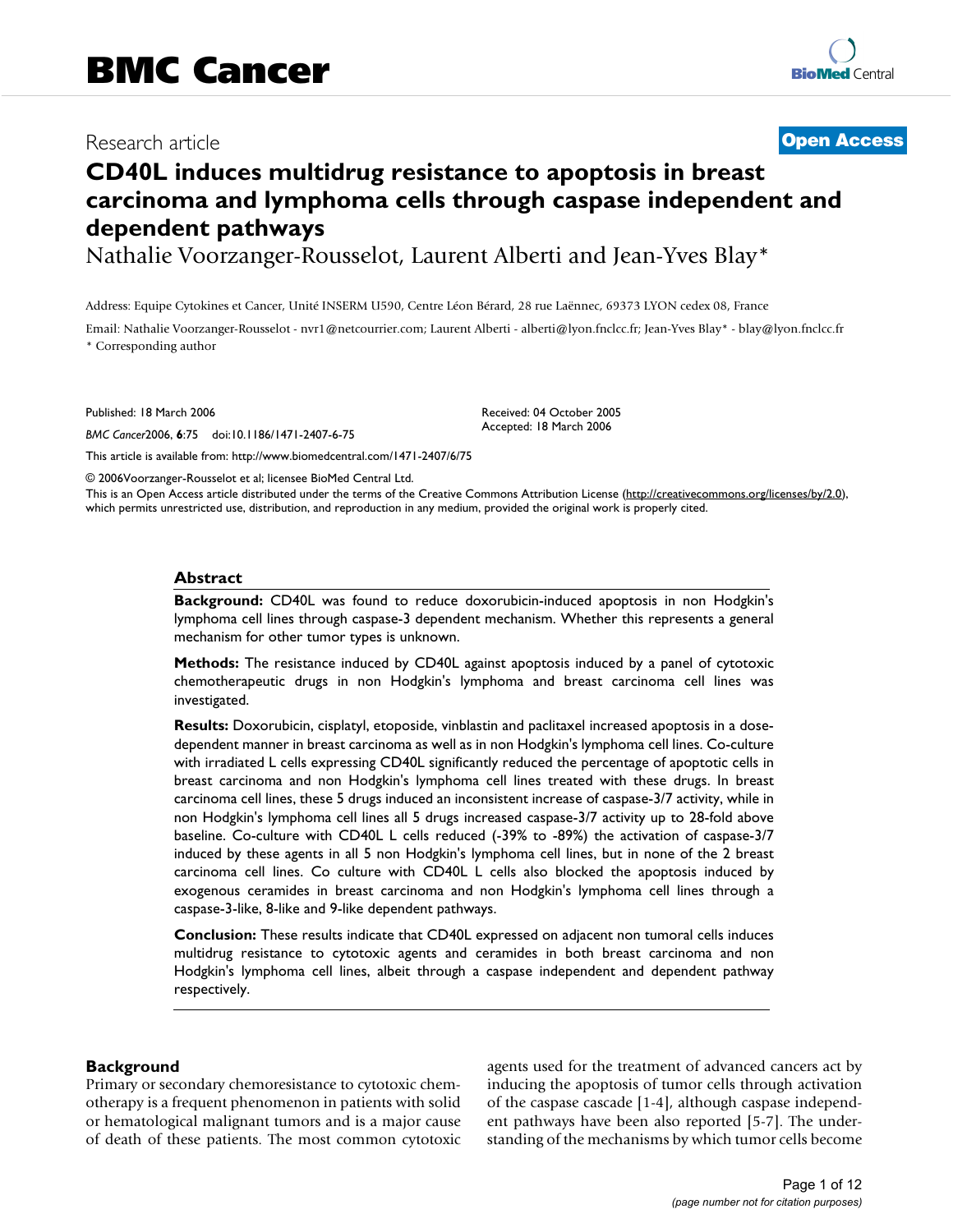resistant to apoptosis is therefore an important issue to develop strategies to counteract tumor cell resistance to cytotoxic agents.

The acquisition by tumor cells of resistance to the apoptosis induced by cytotoxic drugs involves various biological mechanisms shared by tumors of different histological types [8-11,3]. These include the amplification of genes encoding for the enzymatic target of the cytotoxic agent, e.g. dihydrofolate reductase (DHFR) for methotrexate (MTX), or the up-regulation of transmembrane molecules capable to transport the drug outside the cell [9-11]. However, there is no consistent correlation between the expression of these proteins and the onset of drug resistance in vivo, suggesting the presence of additional biological mechanisms of drug resistance in vivo in cancer patients [11,12].

Among these, several observations indicate that integrins may protect tumor cells against the cytotoxic effects of anticancer agents after interaction with glycoproteins expressed in the extra cellular matrix or at the surface of adjacent non tumoral cells [13,14]. In a previous report, we showed that CD40L, a glycoprotein expressed normally on activated T lymphocytes, inhibits the cytotoxic and cytostatic effect of doxorubicin (DOX) by inhibiting caspase-3 activation in B lymphoma cell lines (NHL) [15,16]. Similar observations have also been made in chronic lymphocytic leukemia [17,18]. CD40L interacts with CD40, a transmembrane molecule of the TNF receptor family [19]. Physiologically, CD40 is expressed on normal B lymphocytes, interacts with CD40L expressed on activated T cells [19] and exerts a complex modulation of B cell apoptosis: CD40 promotes the survival of germinal center B cell, but also induces Fas expression thereby rendering the cells sensitive to FasL or agonists [19-21]. A similar situation is observed in neoplastic CD40 expressing B lymphoma cells, where CD40L has been reported to promote either cell survival or tumor regression [21-30].

CD40 is expressed not only on cells of the hematopoietic system but also on melanoma and on epithelial cells, in particular breast, lung, or ovarian carcinoma cell lines [31- 37]. As for B lymphocytes, breast carcinoma cell survival is affected by CD40L in a complex manner: soluble CD40 ligand has been reported to inhibit the growth of breast carcinoma cell lines while membrane bound CD40L enhances Fas mediated apoptosis; conversely, stimulation of CD40+ breast carcinoma cells inhibited paclitaxelinduced apoptosis [32,35,38,39]. Therefore, CD40 signaling may either protect or enhance the apoptotic signal in tumor cells. The effect of CD40L on the apoptosis induced by cytotoxic agents in breast carcinoma was poorly studied [38] and no mechanistic studies have been reported.

In the present report, we investigated the capacity of CD40L to modulate apoptosis induced by a variety of cytotoxic agents with different modes of action in breast and NHL cell lines. The results indicate that CD40L induces a multidrug resistance to apoptosis in both breast cancer cell lines and NHL cell lines, through caspase independent and dependent pathways.

### **Methods**

#### *Cell lines and culture conditions*

Lymphoma cell lines (DAUDI, RAJI, BJAB, BL36, BL70), renal carcinoma (CHA, MET, GUI, VER, TUM T, TUM G) cell lines [40], HTB81 prostatic carcinoma and the HCT116 colon carcinoma cell lines were grown at  $2 \times 10^5$ to 10<sup>6</sup> cells/ml in RPMI 1640 (Life Technologies, Gibco BRL, Cergy Pontoise, France) for NHL cell lines and carcinoma, containing 10% fetal calf serum (FCS), 100 U/ml penicillin, 100 mg/ml streptomycin and 2 mM L-glutamin (Life Technologies, Gibco BRL, Cergy Pontoise, France). Breast carcinoma cell lines (T47 D, BT20, MCF-7) were grown at  $10^{5}$ --2 ×  $10^{5}$  cells/ml in DMEM (Life Technologies, Gibco BRL, Cergy Pontoise, France). The MCF-7 cell line did not express detectable levels of CD40 and was therefore used as negative control for CD40/CD40L effect. CDw32/FcγRII and CD40 ligand (CD40L) transfected Ltk (-) cell lines (CDw32 L cells and CD40L L cells) were kindly provided by Schering-Plough (Dardilly, France). The former being the negative control to the latter, FcγRII had no counterpart on NHL and BCC cell lines. 95% of the transfected L cells expressed CD40L as previously reported [15]. Cytotoxic agents (see under) were added at the initiation of the culture during 24 hours. After 24 hours, the medium was removed and replaced with the same culture medium without drugs for 24 additional hours of culture. Irradiated (75 Gy) transfected L cell lines were added 24 hours before the initiation of drugs exposure at a ratio of 1/10 L cells/tumor cell. Apoptosis, proliferation test and caspase activation were performed 72 hours after the initiation of tumor cell culture.

#### *Drugs and reagents*

Doxorubicin (DOX) were purchased from Pharmacia (Paris, France), vinblastine (VIN) from Lilly France SA (Saint-Cloud, France), etoposide (ETO) from Pierre Fabre (Castre, France), Cisplatin (CDDP) from Rhône-Poulenc-Rorer Pharma (Antony, France), Paclitaxel (taxol, TAX) from Bristol-Myers-Squibb (Paris, France), D-erythrosphingosine, N-acetyl-C2 ceramide (C2), D-erythrosphingosine, N-hexanoyl-C6 ceramide (C6) and the control C2-dihydroceramide N-acetyldihydrosphingosine (C- ) were purshased from Calbiochem (Meudon, France) and stock solutions were prepared in ethanol. Cell permeable inhibitors of caspase-9, 8 and 3-like activities (Z-LEHD-FMK: C9, Z-IETD-FMK: C8, Z-DEVD-FMK: C3) (R&D System GmbH, Abingdon, United Kingdom) were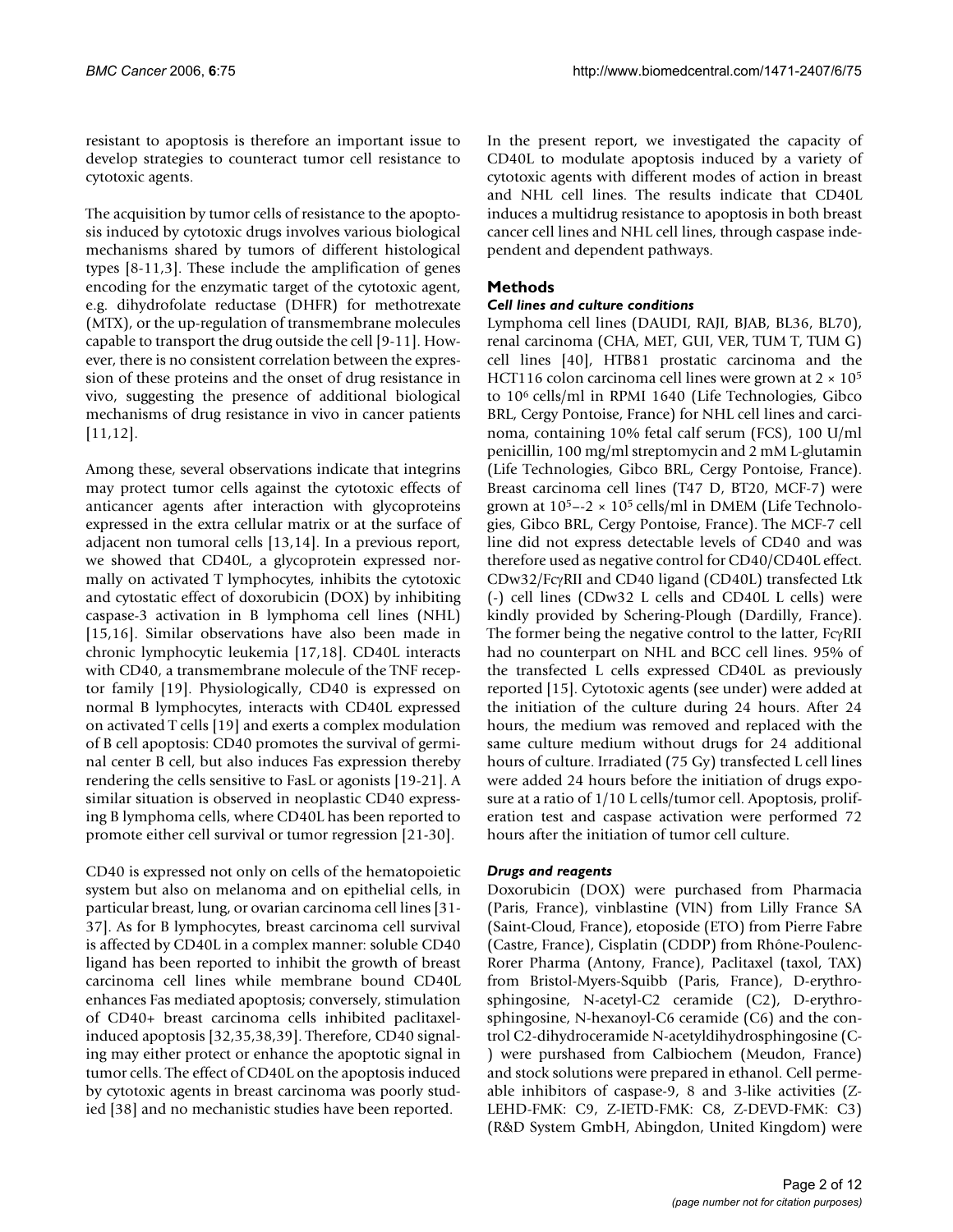added at the initiation of cell culture, 24 hours before cytotoxic agents. Caspases inhibitors were used by different authors [41,42] between 50 and 200 µM depending on cell type and the observed phenomenon like apoptosis, cell cycle arrest and PARP cleavage. In our study we used inhibitors at 100 µM. The monoclonal anti CD44 antibody was purchased from Immunotech (Marseille, France).

#### *Determination of apoptosis*

According to several publications the effects of drug may vary depending on cell type and drug concentration [43- 48]. We used drugs at concentrations which induced apoptosis, i.e. for DOX: 0.5 µg/ml, ETO: 7,5 µg/ml, CDDP: 7,5 µg/ml, VIN: 50 nM, TAX: 50 nM, C2 and C6 ceramides: 75 µM. NHL cells were removed from 24-wells microtiter plates using gentle aspiration to avoid the removal of adherent CD40L L cells. A phenotypic analysis of the NHL fraction was performed for each experiments (CD20 and size) [15]. BCC lines were harvested after incubation with 1% trypsine, washed and resuspended 2 hours in medium. Indirect CD44 phycoerythrin labelled was then performed to distinguish breast carcinoma cell lines (CD44+) from irradiated CD40L L expressing L cells (CD44-). The quantification of apoptosis was previously performed using TUNEL assay (Boehringer Mannheim Corporation, Indianapolis, USA). Cell lines were fixed with 1% paraformaldehyde, permeabilised with 0.1% triton ×100 in 0.1% sodium citrate and washed extensively. Incubation with terminal deoxynucleotidyl transferase (TdT) and fluorescein-labeled d-UTP provided visualization of DNA strand breaks by flow cytometry on a FACScan instrument (Becton Dickinson, Pont de Claix, France). In each condition, 2000 cells were evaluated for their content in fluorescein labelled DNA strand breaks. The intensity of fluorescence was proportional to the number of fluorescein labelled DNA strand breaks. The threshold level of fluorescence intensity beyond which cells were considered to be in apoptosis was 10<sup>1</sup>.

#### *Proliferation assay*

Thymidine incorporation in the different cell lines was tested in the presence of lower, cytostatic, concentrations of DOX (0.5  $\mu$ g/mL), ETO (5  $\mu$ g/ml), CDDP (5  $\mu$ g/ml), VIN (30 nM), TAX (30 nM), C2 and C6 ceramides (30–50  $\mu$ M). NHL or BCC cell lines (3.5 10<sup>4</sup> cells in 200  $\mu$ L) were cultured in 96 wells flat-bottomed microtiter plates. After 24 hours of culture with drugs and 24 additional hours of culture without drugs, cells were pulsed with 1 mCi/well of [<sup>3</sup>H]TdR (25 Ci/mmol, Amersham, Les Ulis, France) for 18 hours. [<sup>3</sup>H]TdR incorporation was measured by tritium detector using standard liquid scintillation counting techniques on a β counter (Packard, Rungis, France). Of note, after irradiation, CD40L L cells did not interfere with the proliferation assay with no significant [3H]TdR incorporation.

#### *Assay for caspase-3/7 (Yama/CPP32/apopain) activity*

Drugs were used at the same concentrations than in apoptosis experiments. After 72 h of culture, 106 cells were harvested, washed in phosphate-buffered saline (PBS) and then resuspended in the lysis buffer [5× buffer CSH, triton 0.01%, orthovanadate 1 $\times$ , protease inhibitor 1 $\times$ ] at 4 $\rm{°C}$ for 30 min and finally centrifuged at 4°C for 15 min at 13 000 g. Caspase-3/7 activity was measured using caspase-3/ 7 cellular activity assay kit plus (Biomol, TEBU, Le Perray-En-Yvelines, France). OD's measurements were performed at 0, 30, 60, 90, 120, 150, 180 min at 405 nm. Caspase-3/7 activity was calculated with the following formula:

pmol/min = Slope (OD/min)  $\times$  conversion factor ( $\mu$ M/ OD)  $\times$  assay volume ( $\mu$ l) where conversion factor is: 50 µM/Average A405 nm (OD of p-nitroanaline).

#### *Western blotting*

Total protein extraction was obtained by resuspended treated cells (in the same conditions of apoptosis induction), in lysis buffer CSH (Tris 50 mM pH 7.4, Nacl 2.5 M, EDTA 5 mM, NaF 50 mM, triton 0.1%, orthovanadate 10 µM) and protease inhibitors cocktail from SIGMA (SIGMA-Aldrich, Saint-Quentin Fallavier, France) (PMSF 10  $\mu$ g/ml, leupeptine 0.2  $\mu$ g/ml, aprotinine 0.2  $\mu$ g/ml, TPCK 2 µg/ml).

Protein extracts (30–50 µg) were heated 5 min at 100°C in loading buffer (SDS 2%, β mercaptoethanol 100 mM, Tris pH6.8 50 mM, glycerol 10%, bromophenol blue 0.1%). Denatured samples were run on a 8% acrylamide gel. After transfer onto PVDF membranes (Millipore, Saint-Quentin en Yvelines, France), the membranes were blocked overnight with blocking buffer: I-Block 0.2% (Tropix, Courtaboeuf, France), PBS 1× and Tween-20 0.1%. Then, the membranes were incubated with the first antibody anti-Poly (ADP-Ribose)-Polymerase (Roche, Meylan, France) at 1/1000, washed and incubated with alkaline phosphatase-conjugated secondary antibody. The reaction was revealed with chemoluminescence detection method with CSPD substrate (Roche, Meyland, France).

#### *Statistics*

Statistical analyses were performed using paired Student t test.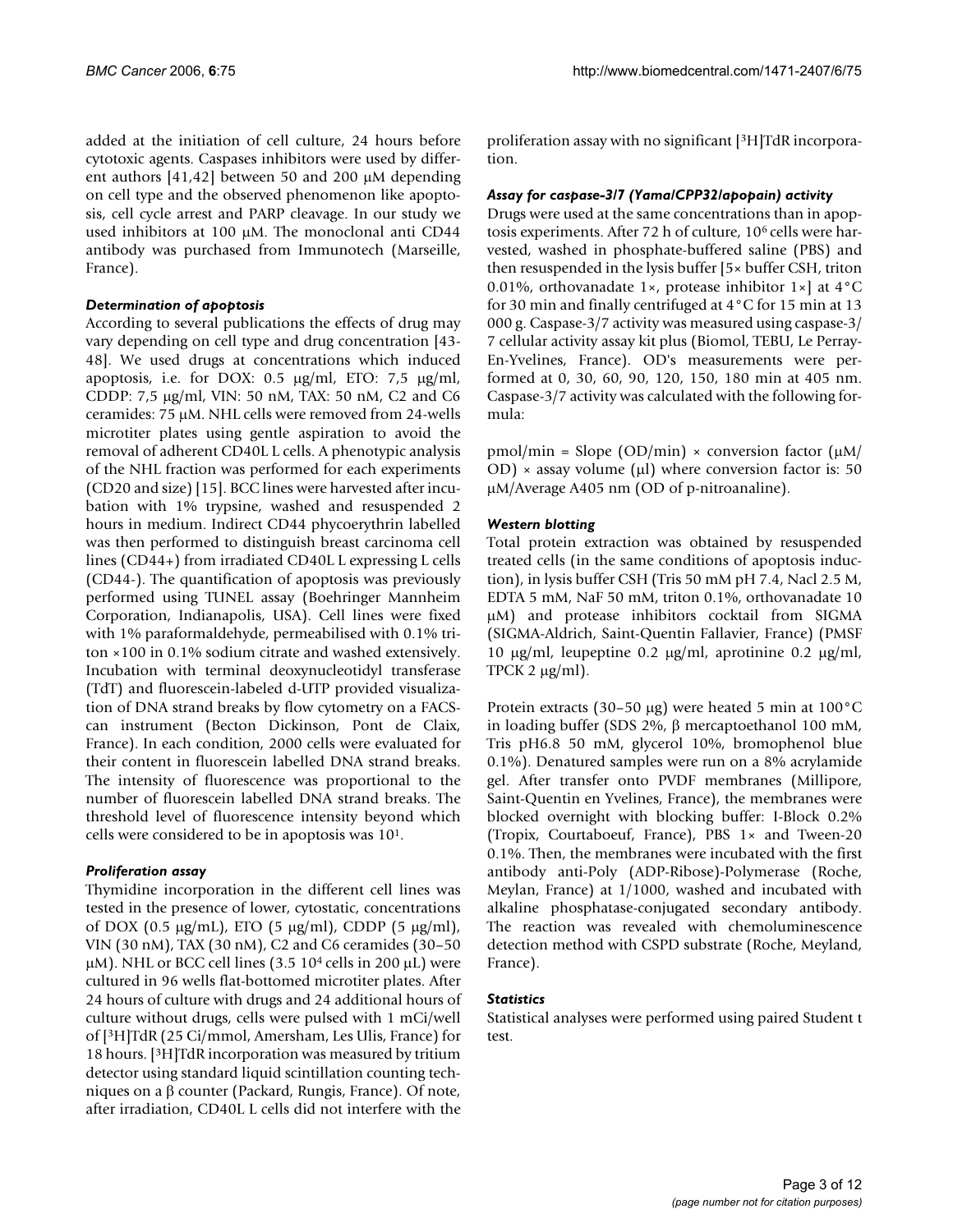

**Inhibition of drugs-induced apoptosis by CD40L L cells in carcinoma cell lines**. Breast carcinoma cell lines (T47D, BT20) were pre-incubated 24 hours alone or with irradiated (75 Gy) L cells expressing CD40L, then incubated with DOX (0.5 µg/ml), ETO (7.5 µg/ml), CDDP (7.5 µg/ml), VIN (50 nM) and TAX (50 nM) for 24 hours. The intensity of fluorescence, using TUNEL assay, was proportional to the number of fluorescein labeled DNA strand breaks. The threshold level of fluorescence intensity beyond which cells were considered to be in apoptosis was 10<sup>1</sup>. \*Apoptosis was significantly decreased (Student t test, p < 0.05) upon co-culture with irradiated CD40L L cells as compared to no L cells This experiment is representative of 7 different experiments.

#### **Results**

#### *CD40L induces multidrug resistance to apoptosis in carcinoma and lymphoma cell lines*

CD40 was found detectable in 2 of the 3 breast carcinoma cell lines (BCC), in all 6 renal cell carcinoma lines (RCC), in the HTB81 prostatic carcinoma and the HCT116 colon carcinoma cell lines as well as in 5 of 5 NHL cell lines tested (not shown). We investigated whether the apoptosis induced by a panel of cytotoxic agents with various modes of action (doxorubicin (Dox), paclitaxel (TAX), vinblastin (VIN), etoposide (ETO), cisplatin (CDDP) was affected by co-culture with CD40L expressing L cells (CD40L L cells). All 5 drugs tested induced the apoptosis of the 2 breast carcinoma cell lines (Figure 1). DOX increased apoptosis of the RCC (86% to 94%), prostatic (90%) and colon carcinoma cell lines (70%) tested. In the presence of CD40L L cells, the percentage of cells undergoing apoptosis after exposure to the 5 cytotoxic agents was significantly reduced (-23% to -62%) in the 2 BCC lines as compared to a co-culture with L cells expressing CDw32 (CDw32 L cells) (not shown) or without CD40L L cells (Figure 1). The only exception was observed with CDDP for the BT20 cell line. Of note, drugs induced apoptosis in CD40 (-) BCC MCF-7 but no protection could be observed in the presence of CD40L L cells (not shown). Co-culture with CD40L L cells also reduced the percentage of cells undergoing apoptosis in 4 of the 6 RCC cell lines exposed to DOX (-44% to -70%) and, marginally, in the HCT116 colon carcinoma cell line (-15%) and prostatic carcinoma cell line HTB-81 (-30%). Similarly, CD40L L cells significantly reduced the percentage of NHL cells undergoing apoptosis after treatment with DOX, CDDP and VIN in all 5 NHL cell lines, and after treatment with ETO, VIN and TAX in 3 to 4 of the cell lines tested (Table 1).

In NHL cell lines, the cytostatic effect of all 5 drugs was partially reversed upon co-culture with CD40L L cells at 72 h (Figure 2) but also after 96 h, 168 h and 240 h of culture (not shown). In contrast, co-culture with CD40L L cells, but not with CDw32 L cells, also partially reversed the cytostatic effect of DOX and ETO in the 2 breast carcinoma cell lines at 72 h, and also after 240 h of culture (not shown), but did not affect the proliferation of breast carcinoma cell lines treated with CDDP, VIN and TAX (Figure 2). Since the drugs tested induced only a limited increase of the apoptosis in HTB-81 and RCC cell lines, and since the protective effect of CD40L on these two cell types were marginal, subsequent experiments were performed on breast carcinoma and lymphoma cell lines only.

#### *CD40L modulates the cytotoxic and cytostatic effects of ceramides on carcinoma and NHL cell lines*

Ceramide are important mediators of the apoptosis induced by cytotoxic agents [49-52]. Incubation with ceramides C2 (N-acetyl-C2 ceramide) and C6 (N-hexanoyl-C6 ceramide) during 24 hours increased the apoptosis of the 2 breast carcinoma and the 5 NHL cell lines tested, while the negative control C2 dihydroceramide was inactive (Table 2). Co-culture with irradiated CD40L L cells reduced the percentage of apoptotic cells induced by ceramide exposure (75 µM) in all breast carcinoma (with a limited effect on T47D exposed to C6) and NHL cell lines as compared to cells cultured without CD40L L cells (Table 2). At lower concentrations (50  $\mu$ M), ceramides blocked the proliferation of these cell lines: the anti-proliferative effect of C2 and C6 ceramides on the breast carcinoma and NHL cell lines tested was reversed by coculture with CD40L L cells, except for C2 in BT20 breast carcinoma cell line and Daudi and BL70 NHL cell lines (Table 3).

#### *Modulation of caspase-3/7 activation by CD40L*

DOX, ETO, VIN and TAX (but not CDDP) induced a modest increase (2 to 4-fold) of caspase-3/7 activity in the 2 breast carcinoma cell lines, while these 5 drugs (except CDDP in 4 NHL) almost consistently increased (up to 28 fold) caspase-3/7 activity in the 5 NHL cell lines tested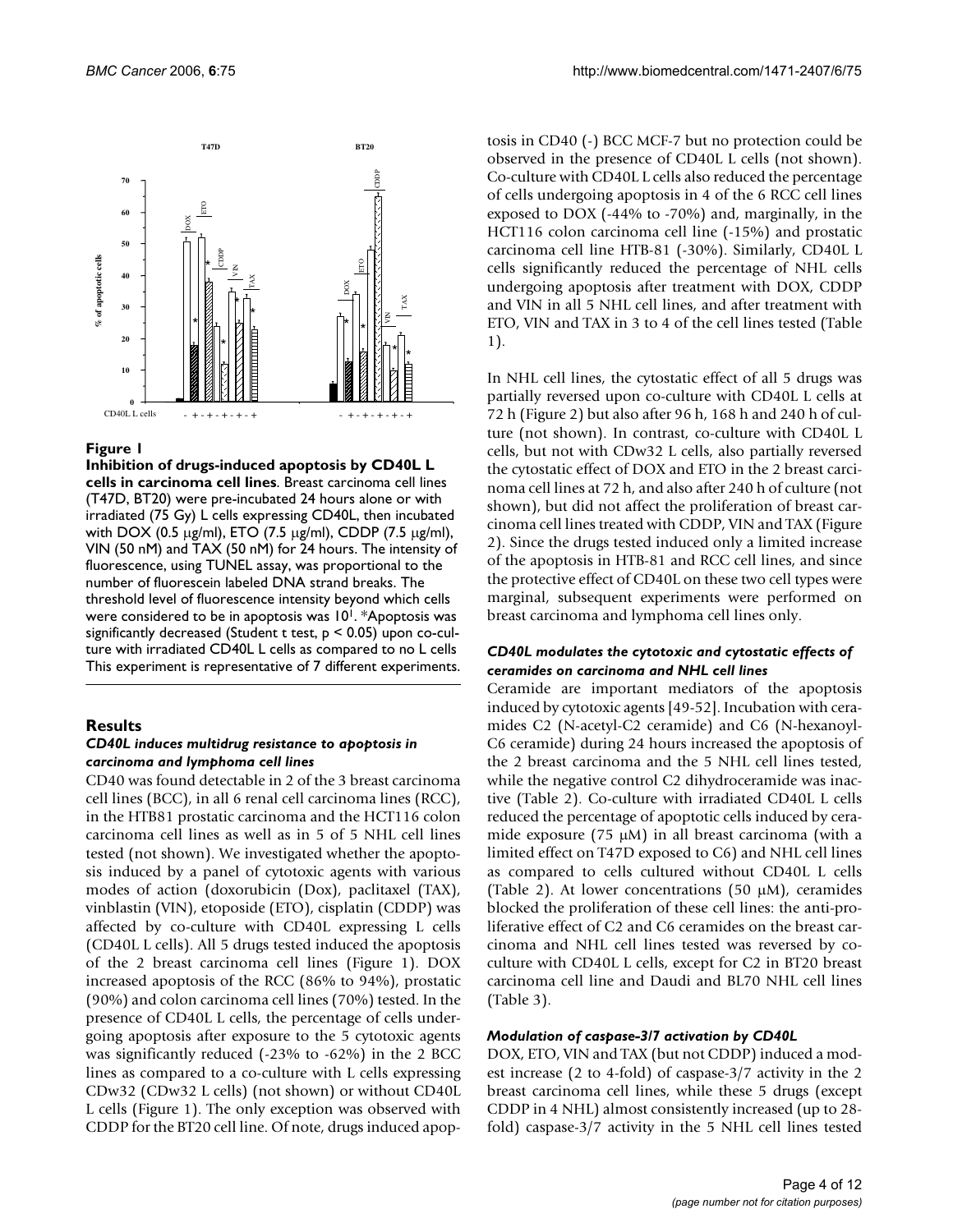| <b>Culture conditions</b> |               | % of apoptotic cell Mean (SE) |                        |                        |                       |                       |  |
|---------------------------|---------------|-------------------------------|------------------------|------------------------|-----------------------|-----------------------|--|
|                           |               |                               |                        | <b>LNH</b>             |                       |                       |  |
| <b>Drug</b>               | L cells CD40L | <b>DAUDI</b>                  | Raji                   | <b>BJAB</b>            | <b>BL36</b>           | <b>BL70</b>           |  |
|                           |               | 2(0.3)                        | 2(0.3)                 | 2(0.3)                 | (0.2)                 | 6(0.5)                |  |
| <b>ETO</b>                |               | 46 $($ l.l $)$                | 16(0.8)                | 29(1)                  | 45 $(1.1)$            | 23(0.9)               |  |
| <b>ETO</b>                | $\ddot{}$     | 27 (1) <sup>a</sup>           | 17(0.8)                | $17(0.8)$ <sup>a</sup> | 14(0.77) <sup>a</sup> | $7(0.6)$ <sup>a</sup> |  |
| <b>CDDP</b>               | -             | 48 $(1.1)$                    | 21(0.9)                | 32(1)                  | 62(1)                 | 78 (0.9)              |  |
| <b>CDDP</b>               | $\ddot{}$     | 27 (1) <sup>a</sup>           | $9(0.6)^a$             | $16(0.8)^a$            | $25 (1)^a$            | 51 (1.1) <sup>a</sup> |  |
| <b>DOX</b>                |               | 29(1)                         | 15(0.8)                | 14(0.8)                | 26(1)                 | 49 $(1.1)$            |  |
| <b>DOX</b>                | $\ddot{}$     | $16(0.8)^a$                   | $8(0.6)^a$             | $6(0.5)$ <sup>a</sup>  | 7(0.6) <sup>a</sup>   | 13(0.7) <sup>a</sup>  |  |
| <b>VIN</b>                | ۰             | 50 $(1.1)$                    | 32(1)                  | 28(1)                  | 55 $(1.1)$            | 33(1)                 |  |
| <b>VIN</b>                | $\ddot{}$     | 40 $(1.1)^a$                  | $17(0.8)$ <sup>a</sup> | $7(0.6)$ <sup>a</sup>  | 46 $(1.1)^a$          | $20(0.9)^a$           |  |
| <b>TAX</b>                |               | 37(1.1)                       | 16(0.8)                | 20(0.9)                | 32(1)                 | 27(1)                 |  |
| <b>TAX</b>                | $\ddot{}$     | $16(0.8)^a$                   | 21(0.9)                | $8(0.6)^a$             | $17(0.8)^a$           | $15(0.8)^a$           |  |

**Table 1: Multidrug resistance induced by CD40L in lymphoma cell lines**

a : P < 0.05 (student's paired t-test) as compared to cells cultured with drug alone

(Table 4). This increase of caspase-3 activity was completely inhibited when cell lysates were pre-incubated with the inhibitor of caspase-3-like activity DEVD-FMK (not shown). In all 5 NHL cell lines, co-culture with CD40L L cells, but not with CDw32 L cells, inhibited (- 39% to -89%) caspase-3/7 activity induced by DOX, ETO, VIN, TAX (Table 4). CD40L L cells significantly inhibited CDDP-induced caspase-3/7 activity in the BJAB cell line only (Table 4). In contrast, in breast carcinoma cell lines, co-culture with CD40L L cells did not significantly reduce caspase-3/7 activity, and actually consistently increased 2 to 4-fold caspase-3/7 activity as compared to cells treated with the same agents alone (Table 4).

#### *Modulation of PARP cleavage*

The modulation of caspase-3 activity was also investigated by the detection in Western Blot of caspase-3 products cleavage of PARP. During apoptosis, activated caspase-3 cleaves PARP (Poly-(ADP-Ribose)-Polymerase) (113 kD) into 89 kD and 24 kD fragments. In all 5 NHL and 2 BCC cell lines, drugs induced the appearance or an increase of the 89 kD fragment (Figure 3A, BJAB and 3B T47D), while the 113 kD form was dramatically reduced. Upon exposure of BJAB cell line to CD40L L cells, the full length form (113 kD) remained detectable, at level close to that of untreated BJAB cells (Figure 3A), although the 89 kD form remained present in cell lysates; similar observations were made in the other 4 NHL cell lines (not shown) for 4 of the 5 cytotoxic agents tested (not CDDP). For the two breast carcinoma cell lines T47D (Figure 3B), and BT20 (not shown) however, exposure to CD40L L cells did not significantly affect the balance of the 89 kD and 113 kD forms of PARP protein,; this observation is consistent with the absence of modulation of caspase-3 activity in the 2 breast carcinoma cell lines.

#### *Modulation of the apoptosis of the tumor cell lines by inhibitors of caspases-like activities*

In order to determine whether caspase-3, and upstream caspases 8 and 9 played a role in drug-induced apoptosis, caspase-3, 8 and 9-like activities were blocked in drugtreated breast carcinoma and NHL cell lines using cell per-

| <b>Culture conditions</b> |                          |                      | % of apoptotic cell: Mean (SE) |                       |                     |                       |            |                       |  |
|---------------------------|--------------------------|----------------------|--------------------------------|-----------------------|---------------------|-----------------------|------------|-----------------------|--|
|                           |                          |                      | <b>LNH</b>                     |                       |                     |                       |            |                       |  |
| Drug                      | L cells<br><b>CD40L</b>  | Daudi                | Raji                           | <b>BJAB</b>           | <b>BL36</b>         | <b>BL70</b>           | T47 D      | <b>BT20</b>           |  |
| ۰                         | $\blacksquare$           | 2(0.3)               | 2(0.3)                         | 2(0.3)                | (0.2)               | 6(0.5)                | 0(0)       | 6(0.5)                |  |
| C <sub>2</sub>            | $\overline{\phantom{a}}$ | 24(0.9)              | 64 $(1)$                       | 13(0.7)               | 64(1)               | 67(1)                 | 29(1)      | 13(0.7)               |  |
| C <sub>2</sub>            | $\ddot{}$                | 10(0.7) <sup>a</sup> | $17(0.8)$ <sup>a</sup>         | $4(0.4)$ <sup>a</sup> | 42 (1) <sup>a</sup> | 17 (0.8) <sup>a</sup> | $8(0.6)^a$ | $5(0.5)$ <sup>a</sup> |  |
| C6                        | $\blacksquare$           | 80(0.9)              | 82(0.9)                        | 43 $(1.1)$            | 85(0.8)             | 45 $($ l.l)           | 55 $(1.1)$ | 20(0.9)               |  |
| C <sub>6</sub>            | $\ddot{}$                | 59 $(1.1)^a$         | 68 $(1)^a$                     | 12(0.7) <sup>a</sup>  | 48 $(1.1)^a$        | $20(0.9)^a$           | 46 $(1.1)$ | $3(0.4)$ <sup>a</sup> |  |
| $C(\cdot)$                | ٠                        | 3(0.4)               | 7(0.57)                        | (0.2)                 | (0.2)               | 4(0.4)                | 2(0.3)     | 3(0.3)                |  |

<sup>a</sup>: P < 0.05 (student's paired t-test) as compared with culture with ceramide alone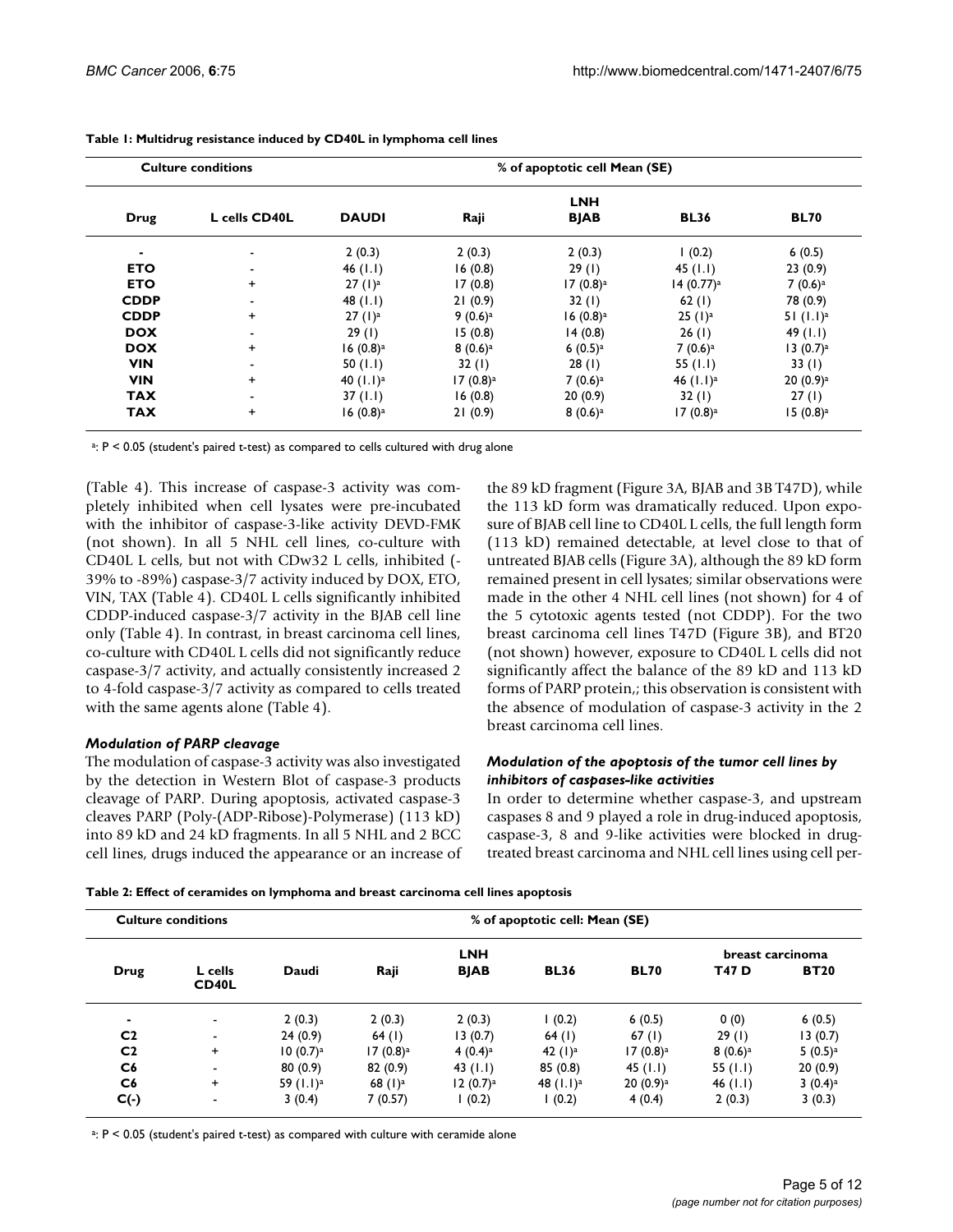

**CD40L L cells inhibit the cytostatic effects of anticancer drugs**. Cells were incubated with (A) ETO (7,5 µg/ml), (B) CDDP (7,5 µg/ml), (C) VIN (50 nM), (D) TAX (50 nM), (E) DOX (0.5 µg/mL), in the presence or absence of irradiated CD40L L cells or irradiated CDw32 L cells (in panel E), then washed and cultured without drugs but otherwise in the same conditions during 24 additional hours before measurement of [<sup>3</sup>H] TdR incorporation. **\***: [<sup>3</sup>H] TdR incorporation was significantly increased (Student t test, p < 0.05) upon co-culture with irradiated CD40L L cells as compared to no L cells, or L cells expressing CDw32 (E). These results are the mean and SE of triplicate and these results are representative of 4 different experiments.

m extensive contract to the contract of the contract of the contract of the contract of the contract of the contract of the contract of the contract of the contract of the contract of the contract of the contract of the co

#### **Table 3: Effect of ceramides on lymphoma and breast carcinoma cell lines proliferation**

|              |                | <b>Culture conditions</b> Mean <sup>3</sup> HTdR incorporation (SE) |                                           |                          |                                           |  |  |
|--------------|----------------|---------------------------------------------------------------------|-------------------------------------------|--------------------------|-------------------------------------------|--|--|
|              | cells          | $C2(50 \mu M)$                                                      | $C2 (50 \mu M) +$<br><b>CD40L L cells</b> | $C6(50 \mu M)$           | $C6 (50 \mu M) +$<br><b>CD40L L cells</b> |  |  |
| <b>T47D</b>  | 25451 (2967)   | 1573 $(111)^a$                                                      | 4768 (748) <sup>b</sup>                   | 2113(313) <sup>a</sup>   | 4782 (108) <sup>b</sup>                   |  |  |
| <b>BT20</b>  | 11005 (777)    | 916 (128) <sup>a</sup>                                              | 1144 (111)                                | 1979 (184) <sup>a</sup>  | 3061 $(284)^{b}$                          |  |  |
| <b>DAUDI</b> | 38590 (1157)   | 15687 (473) <sup>a</sup>                                            | 34273 (1847) <sup>b</sup>                 | $360(65)$ <sup>a</sup>   | 2218 (906)                                |  |  |
| RAJI         | 120043 (3940)  | 59620 (4987) <sup>a</sup>                                           | 73050 (2168) <sup>b</sup>                 | 1936 (965) <sup>a</sup>  | 6543 (1072) <sup>b</sup>                  |  |  |
| <b>BJAB</b>  | 147778 (25361) | 101803 (1821) <sup>a</sup>                                          | 128084 (4793) <sup>b</sup>                | 18034 (920) <sup>a</sup> | 47822 (2483) <sup>b</sup>                 |  |  |
| <b>BL36</b>  | 40653 (683)    | 10787 (3720) <sup>a</sup>                                           | 25756 (1322)b                             | 215 (71) <sup>a</sup>    | 6544 (3106) <sup>b</sup>                  |  |  |
| <b>BL70</b>  | 131317 (7241)  | 42045 (2592) <sup>a</sup>                                           | 81700 $(5781)^b$                          | 568 (257) <sup>a</sup>   | 2636 (1103)                               |  |  |

<sup>a</sup>: P < 0.05 (student's paired t-test) as compared to cells cultured without ceramide

b: P < 0.05 (student's paired t-test) as compared to cells cultured with ceramide alone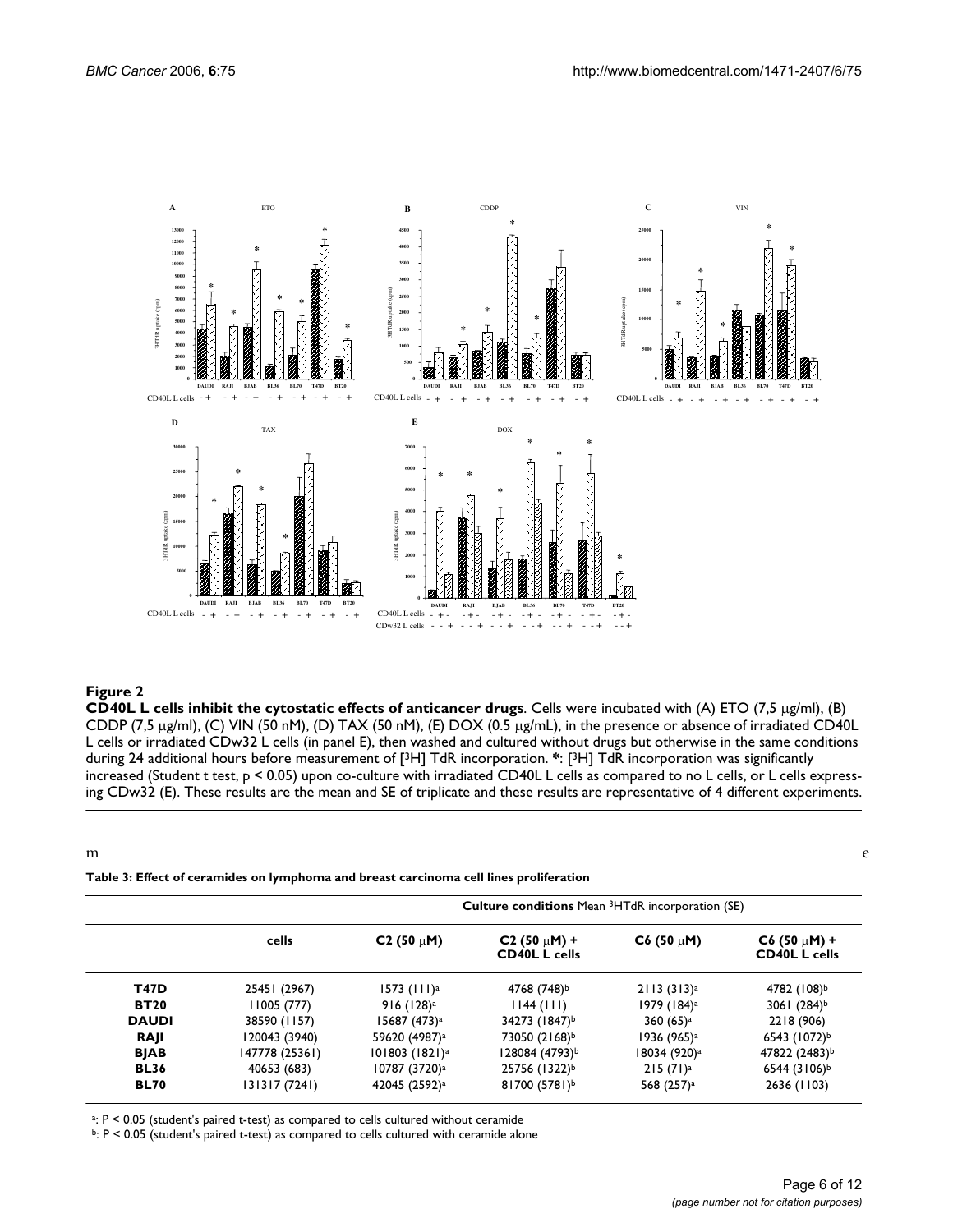| <b>Culture conditions</b> |                          |                   | Caspase-3/7 Activity (pmol/min) |                   |                   |                  |                 |             |
|---------------------------|--------------------------|-------------------|---------------------------------|-------------------|-------------------|------------------|-----------------|-------------|
| <b>Drug</b>               | L cells<br>CD40L         | Daudi             | Raji                            | <b>BJAB</b>       | <b>BL36</b>       | <b>BL70</b>      | T47 D           | <b>BT20</b> |
|                           | $\overline{\phantom{a}}$ | 4                 | $\overline{10}$                 | 3.2               | 15.5              | 10.3             | $\mathsf{I}$ .4 | 2.1         |
| <b>ETO</b>                | ۰                        | 45.7              | 40.8                            | 45.9              | 35.4              | 25               | $\overline{2}$  | 5.5         |
| <b>ETO</b>                | $\ddot{}$                | 17.5 <sup>a</sup> | 15.5 <sup>a</sup>               | 13.4 <sup>a</sup> | 19.4 <sup>a</sup> | 10 <sup>a</sup>  | 5.3             | 10.2        |
| <b>CDDP</b>               | ۰                        | 21                | 34.6                            | 88.6              | 9.1               | 19.5             | 0.9             | 2.2         |
| <b>CDDP</b>               | $\ddot{}$                | 23                | 31.2                            | 13.9a             | 32.6              | 24.5             | $\overline{4}$  | 1.5         |
| <b>DOX</b>                | ۰                        | 34.8              | 36                              | 10.8              | 37.9              | 23.5             | 3.2             | 8.5         |
| <b>DOX</b>                | $\ddot{}$                | 12.3 <sup>a</sup> | 8.2 <sup>a</sup>                | 1.2 <sup>a</sup>  | 18.8 <sup>a</sup> | 5.1a             | 5.2             | 11.3        |
| <b>VIN</b>                | ۰                        | 16.7              | 31.7                            | 42.6              | 11.9              | 9                | 1.7             | 4.3         |
| <b>VIN</b>                | $\ddot{}$                | 13.8              | 12.7 <sup>a</sup>               | 6.5 <sup>a</sup>  | 14.8              | 7.2 <sup>a</sup> | 4.8             | 10.1        |
| <b>TAX</b>                | ۰                        | 29.7              | 30.6                            | 39.2              | 21.2              | 20.4             | 2.3             | 5.4         |
| <b>TAX</b>                | $\ddot{}$                | 13.1a             | 9.5a                            | 8.5a              | 13a               | 4.5a             | 5.7             | 9.8         |

| Table 4: Modulation of caspase-3/7 activity by drugs and CD40L |  |  |
|----------------------------------------------------------------|--|--|

<sup>a</sup>: P < 0.05 (student's paired t-test) as compared to cells cultured with drug alone

able tetrapeptide inhibitors. None of these 3 inhibitors blocked apoptosis induced by DOX in the T47D breast carcinoma cell lines (Figure 4A), nor in BT20 (not shown). Conversely, inhibitors of Caspase-3 and 8-like activities, but not of caspase-9-like activity, significantly reduced the percentage of apoptotic cells in BL70 treated with DOX (Figure 4B), as well as in the 4 other NHL cell lines (not shown). The role of endogenous ceramide in apoptosis remains unclear: these mediators may actually act upstream or downstream of caspases in different tumor models [53,54]. In the present study, inhibitors of caspase-3, 8 and 9-like activities protected both NHL and breast carcinoma cell lines from ceramide induced apoptosis (Figure 4), although the magnitude of protection observed in breast carcinoma cell line was limited in particular for C2 (Figure 4). Taken together, these results indicate that induction or protection from apoptosis by cytotoxic agents, ceramide and CD40L occur without consistent modulation of caspase-3, 8 and 9 activity in breast carcinoma cell lines.

#### **Discussion**

CD40L is a member of the TNF family of ligand which is normally expressed by T lymphocytes and interacts with CD40 expressed on B cell and antigen presenting cells [19]. CD40L exerts complex anti- or pro-apoptotic effects in normal and transformed B lymphocytes, enhancing Fas mediated apoptosis [20,21] but protecting against apoptosis induced by cytotoxic agents [15-17]. CD40 expression is not limited to cells of the hematopoietic system, and has been found detectable on a variety of human carcinomas, including bladder, breast, ovarian, lung as well as in melanoma cell lines [31-37]. The purpose of this study was to investigate the effect of CD40L on the apoptosis of CD40-expressing carcinomas and lymphoma cell lines induced by a variety of cytotoxic agents.

In NHL cell lines, CD40 ligand expressed on adjacent non tumoral cells was found capable 1) to inhibit the apoptosis induced by five different commonly used cytotoxic agents (DOX, ETO, CDDP, VIN, TAX), 2) to inhibit the activation of caspase-3/7 induced by DOX, ETO, VIN and TAX, 3) to inhibit drugs (DOX, ETO, VIN TAX) induced PARP cleavage by apoptosis protease like YAMA/CPP32/ Apopain/Caspase-3 and 4) to partially reverse the antiproliferative effect of the five cytotoxic agents in the 5 NHL cell lines tested. The inhibition of caspase-3-like and 8 like activities, but not caspase-9-like activity, by permeable tetrapeptide inhibitors also blocked the apoptosis induced by doxorubicin in NHL cell lines, suggesting that the downregulation of caspase-3-like is an essential molecular mechanism of the protective effect of CD40L.

However, the modulation of caspase-3 is not the sole mechanism of the protective effect of CD40L in NHL cell lines. Raji was found to be resistant to reversion of apoptosis induction by TAX and ETO despite of modulation of caspase-3-like activation and PARP cleavage. In addition, resistance by CD40L to CDDP induced apoptosis was not associated with caspase-3/7 and PARP cleavage modulation in 4 of the 5 NHL cell lines tested. Apoptosis resistance mechanisms acting downstream of caspase-3 activation have been described in particular in the Raji cell line [55,56] as well as in ovarian carcinoma cell lines treated with CDDP [57]. Therefore, protection from druginduced apoptosis by CD40L in NHL cells occurs through a caspase dependent pathway for anthracyclins, etoposide, paclitaxel and vinblastin, but through a caspase independent pathway for CDDP and for the resistant Raji cell line, presumably at a convergent point of apoptosis induction for all cytotoxic agents downstream of caspase-3.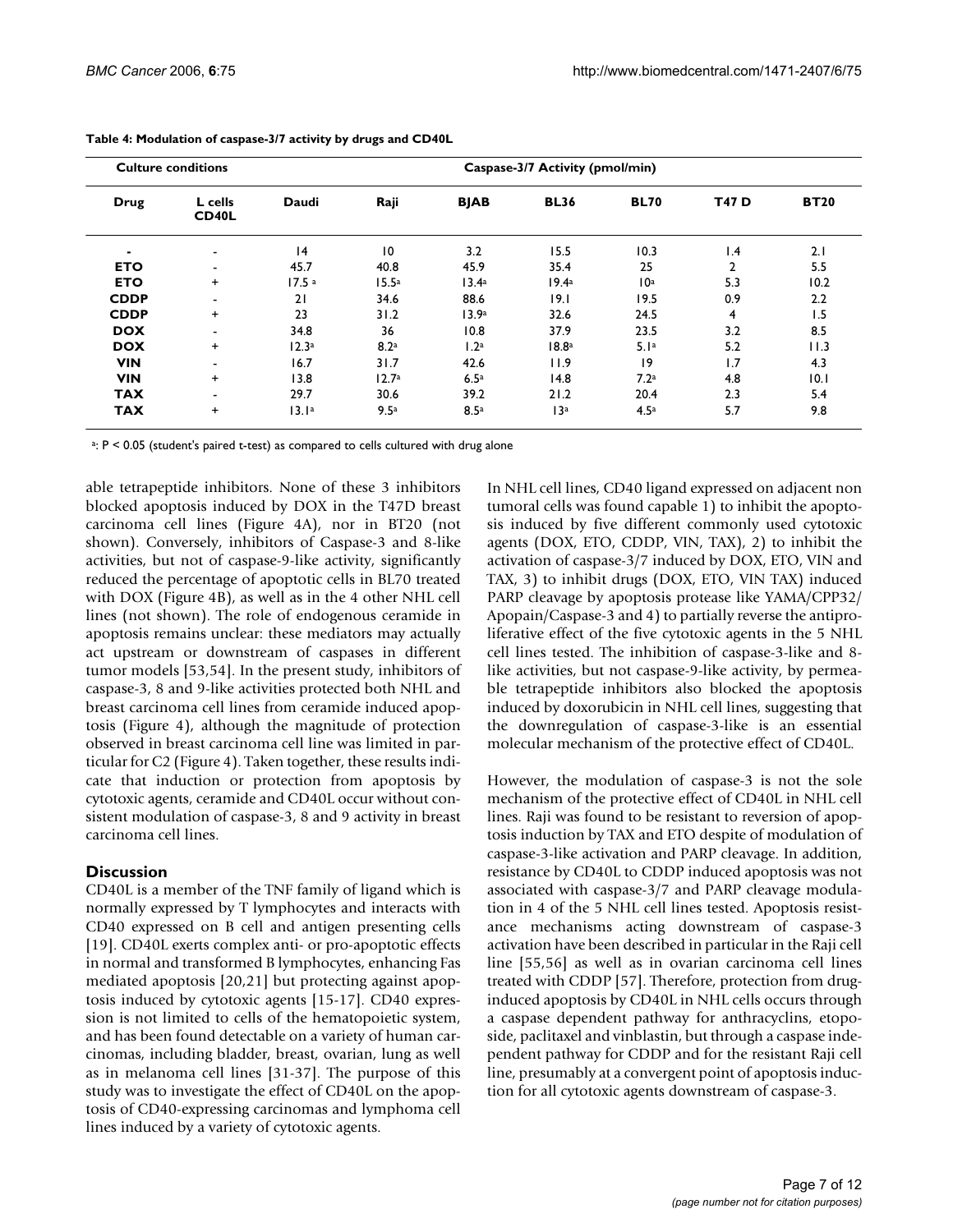

**Modulation of PARP cleavage by drugs and CD40L expressing L cells in NHL and BCC carcinoma cell lines**. BJAB cells (Panel A) and T47 D (Panel B) were incubated alone or with irradiated (75 Gy) L cells expressing CD40L then incubated with DOX (0.5  $\mu$ g/ml), ETO (7.5  $\mu$ g/ ml), CDDP (7.5 µg/ml), VIN (50 nM) and TAX (50 nM) for 24 hours and finally washed and cultured without drugs with or without irradiated L cells expressing CD40L during 24 additional hours. Western blot were performed on 50 µg of total cell protein with PARP antibody. Data are representative of 3 experiments.

In contrast, in CD40 expressing breast carcinoma cell lines, the protective effect of CD40L was found to be caspase-independent. Co-culture with CD40L L cells was found capable to protect breast (as well as renal, prostatic and colon) carcinoma cell lines against DOX induced apoptosis. Exposure of the 2 breast carcinoma cell lines tested here to doxorubicin, CDDP, Paclitaxel, Vinblastin or etoposide did not or only weakly increased caspase-3/ 7 activity while caspase-3/7 activity increased up to 28 fold in NHL cell lines tested after exposure to the same drugs. Finally, CD40L did not inhibit caspase-3/7 activation and PARP cleavage induced by any of the 5 cytotoxic

agents in the 2 breast carcinoma cell lines tested. Actually, exposure to CD40L L cell was found to increase caspase-3/ 7 activity in drug-treated breast cancer cells, in marked contrast with what was observed for NHL cell lines. Consistent with these observations, cell permeable tetrapeptide inhibitors of caspase-3, 8 and 9-like activities failed to inhibit the apoptosis of breast carcinoma cell lines, in contrast to what is observed in NHL cell lines. These results indicate 1) that caspase-3 activation is not the single pathway required for the induction of apoptosis of breast cancer cell lines by the anti-cancer drugs tested considering the PARP cleavage but the weak caspase-3/7 activity modulation by drugs and 2) that the anti-apoptotic effect of CD40L on these cell lines do not involve a modulation of caspase-3/7 activity as it was shown by the absence of inhibition of caspase-3 activity and PARP cleavage.

Different mechanisms for CD40L protection against druginduced apoptosis and drug anti proliferative effect could be suggested. Some studies indicated that the antiapoptotic function of CD40 is mediated by up-regulated expression of bcl-xL gene, an antiapoptotic member of the bcl-2 family of proteins and that up-regulation of Bcl-xL could be a key event in CD40-mediated survival in both normal tonsillar B cells and the immature B-cell lymphoma WEHI-231 cells [58-60]. More recently, Lee et al provided a crucial link in CD40-mediated antiapoptosis by linking the activation of the NFKB-signalling pathway to the up-regulation of Bcl-2 family members [61]. The cytoplasmic domains of TNF receptor family like CD40 do not encode any enzymatic activity but some proteins, identified by the generic name TRAF, physically interact with them, providing some clues to the mechanisms of signal transduction [62]. The CD40 cytoplasmic domain has been found to interact with TRAF2, TRAF3, TRAF5 and TRAF6 but TRAF2 is the best characterized of the TRAF proteins in term of signaling function. TRAF2 activates NFκB by means of a synergistic interaction with a novel protein called TANK [63]. It has been suggested that TRAF2 would have to be released from CD40 in order for it to interact with TANK and activate NFκ B. Study of functional consequences, like NFkB activation, of preventing CD40-TRAF2 dissociation with the blocking antibody anti CD40L would provided information on mechanisms induced by CD40-TRAF2 interaction. Finally, the protective role of CD40L against drug-induced apoptosis may pass by the modulation of the cell cycle and the role of p53 family. Previous studies showed that CD40 can repress drug-induced apoptosis by, among others, B lymphoma cell cycle progression [64]. Teoh et al showed, depending on multiple myeloma cells p53 status, that CD40 induced increase G1/S transition and cell proliferation or growth arrest with sub G1 phase cells and apopto-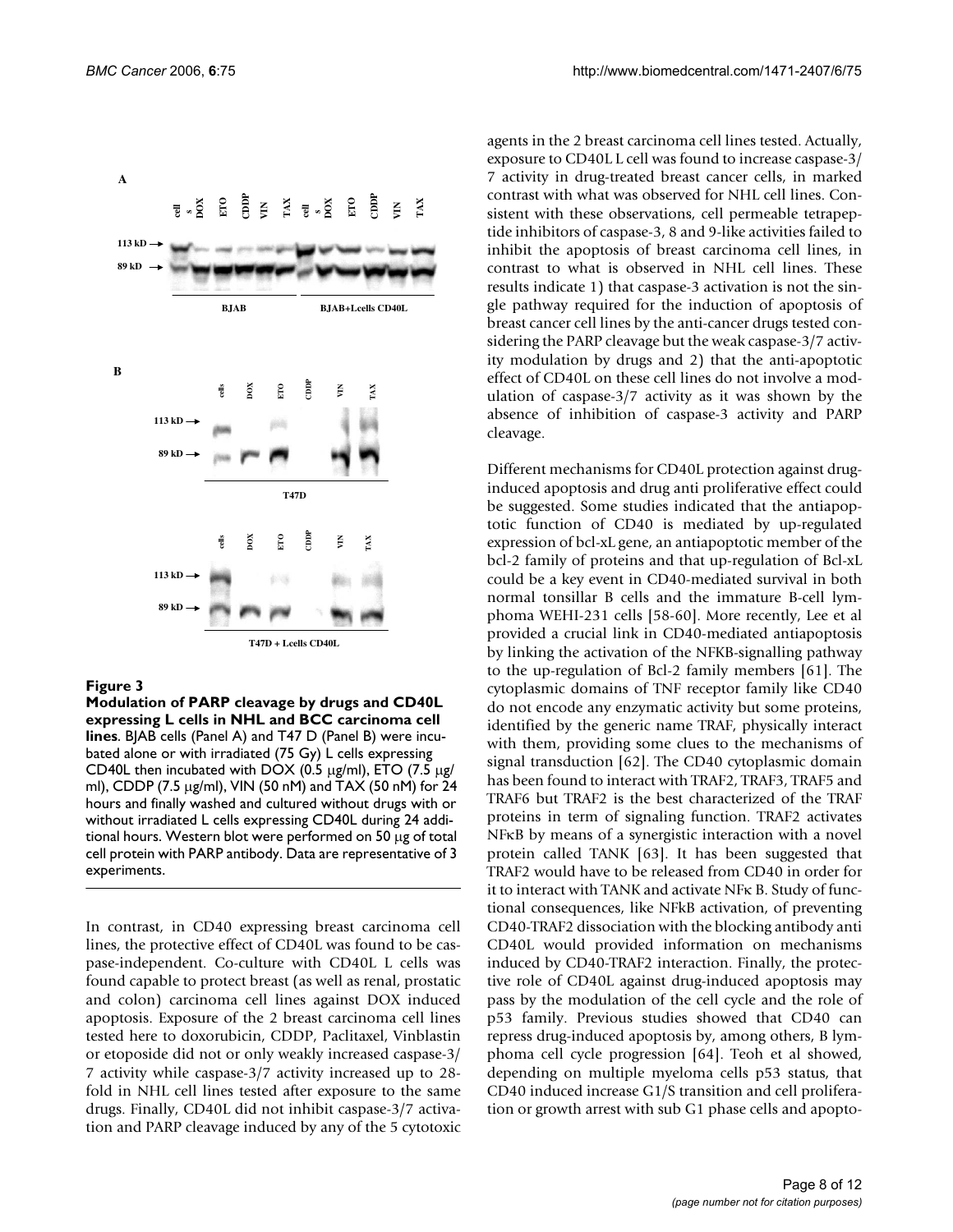

**Modulation of drug induced apoptosis by inhibitors of caspase like activities**. T47 D (Panel A) and BL70 cells (Panel B) were incubated alone; or 24 hours in the presence of C2 or C6 ceramides (75  $\mu$ M) or DOX (1  $\mu$ g/mL); or preincubated 24 hours with cell permeable inhibitors of caspase-9-like activity (z-LEHD) or caspase-8-like activity (z-IETD) or caspase-3-like activity (z-DEVD) and then 24 hours with drugs (C2 or C6 or DOX). Cells were finally tested for apoptosis using the TUNEL assay as indicated in Materials and Methods. \*Apoptosis was significantly decreased (Student t test,  $p < 0.05$ ) upon co-culture with caspases inhibitors as compared to no caspases inhibitors.

sis [65]. So many pathways remain to be explore in order to determine CD40/CD40L cellular mechanism.

Taken together, these results indicate that the protective effect of CD40L against cytotoxic agents involves caspasedependent and independent pathways in NHL, and caspase independent pathways in breast carcinoma cells lines. Of note, similar observations were obtained in the colon carcinoma HCT116 cell line treated with doxorubicin, with no significant modulation of caspase-3/7 activity nor reversal of the cytostatic effect of doxorubicin (not shown). These results strongly suggest that the antiapoptotic effect of CD40L involves different molecular mechanisms in the lymphoma and carcinoma cell lines tested in this study.

It has been reported that CD40L induces direct cytostatic effects on breast carcinoma cell lines [35,39]. The lack of significant impact of CD40L on tritiated thymidine incorporation in the 2 breast carcinoma cell lines tested could hence have resulted from a combined "direct" inhibitory effect of CD40L on BCC proliferation and a reversal of drug-induced cytostatic effect by CD40L. This hypothesis is however unlikely since no direct anti-proliferative effect of CD40L expressing L cells was observed in the two breast carcinoma cell lines tested (not shown). The discrepancy between the present and previously published results [35] regarding the effect of CD40L on breast carcinoma cell proliferation could result either from a variability of response to CD40L in different carcinoma cell lines or alternatively to a different biological activity of membrane bound vs soluble CD40L. Indeed, soluble and membrane bound CD40L, as well as CD40 agonists, have been reported to exert opposite biological activities on lymphoma cell line proliferation and survival in previous studies [15-17,23,27,28]. Tong et al reported apoptosis induction by CD40L in BCC in the absence of cytotoxic drugs, but moreover they used a recombinant molecule and not membrane bound CD40L [39]. On the other hand, in agreement with our current finding Stumm et al have shown that CD40 stimulation in Breast carcinoma inhibited drug-induced apoptosis [38].

Ceramides have been reported to act as second messengers for the apoptosis induced by DNA damaging agents in some tumor cell lines [49-52]. A rapid intracellular ceramide increase has been observed after exposure to γ radiation or exposure to DNA damaging agents, resulting either from the activation of a sphingomyelinase or ceramide synthase, or from caspase-8 activation in different tumor models [51]. To determine whether the protective signaI delivered by CD40L acts upstream or downstream of ceramide production, the protective effect of CD40L on the apoptosis induced by ceramides in BCC and NHL cell lines were compared. While cell permeable C2 and C6 ceramides induced apoptosis and blocked thymidine incorporation in the 5 NHL and 2 breast carcinoma cell lines tested, co-culture in the presence of CD40L L cells blocked the apoptotic signal induced by C2 and C6 ceramides in NHL and breast carcinoma cell lines. However, the molecular mechanisms involved in the induction of apoptosis by ceramides and cytotoxic agents were found to be different in breast carcinoma. While inhibitors of caspase-3 and 8-like activities partially prevented the apoptosis induced both by ceramide or doxorubicin in NHL cell lines, these inhibitors were active only for cera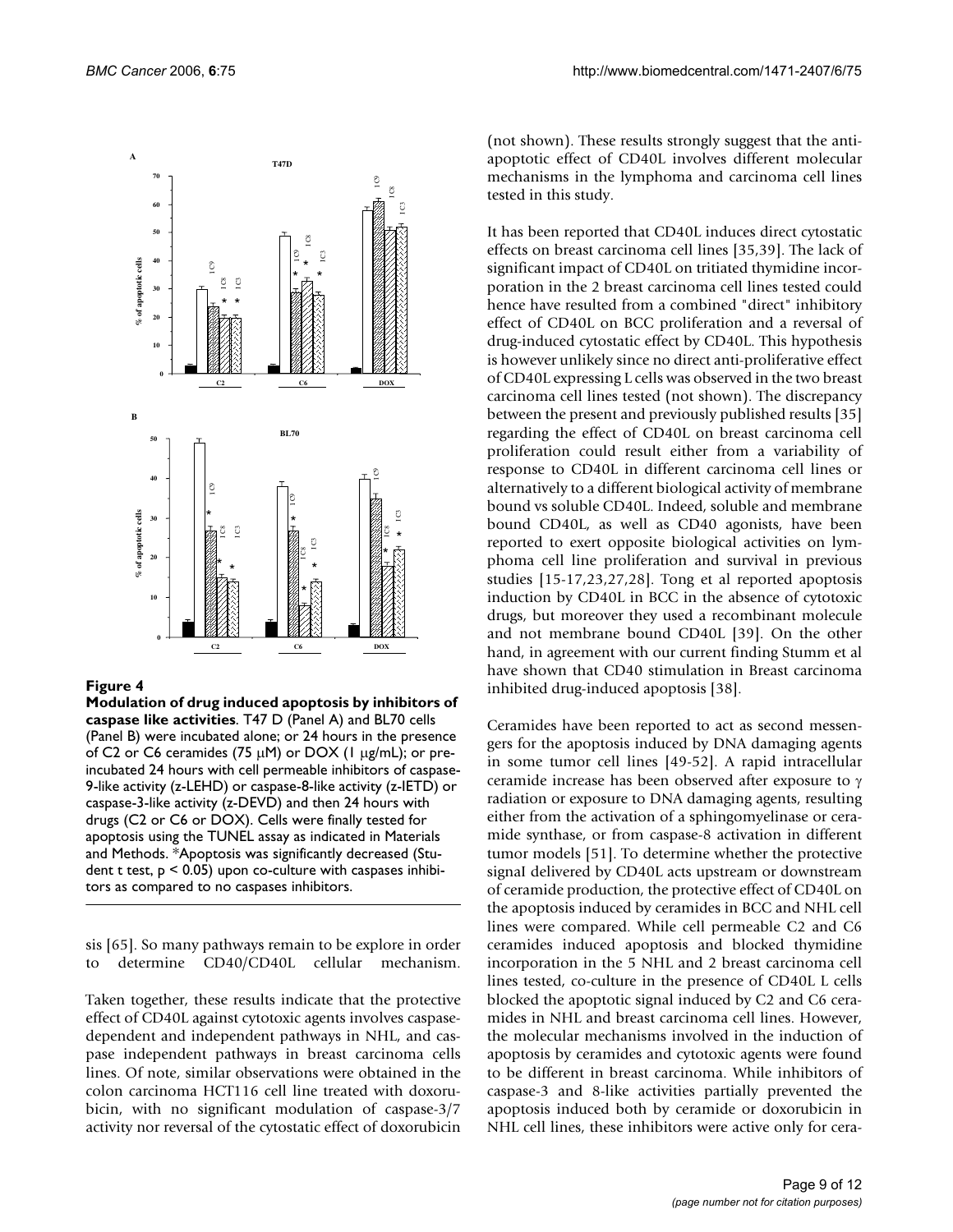mide-induced apoptosis (and not for drug-induced apoptosis) in breast carcinoma cell lines. Since ceramide production in response to cytotoxic agents was not tested in the present study, it is not possible to establish whether CD40L affects ceramide increase in response to cytotoxic agents. However, ceramide and doxorubicin-induced apoptosis were modulated by different inhibitors in breast carcinoma suggesting that ceramide is at least not an exclusive mediator of doxorubicin induced apoptosis in this breast carcinoma cell line.

CD40L therefore may block the apoptosis of breast carcinoma cell lines independently of the modulation of caspase activities in these different models. Further studies on bcl-2 family protein like Bclxl/Bax, but also cell cycle, p53 and TRAF-2 would provide more information on mechanism of CD40L induced drug resistance.

#### **Conclusion**

This study show that CD40L expressed on adjacent non tumoral cells induce a multidrug resistance to apoptosis in breast carcinoma and NHL cell lines, through both caspase dependent and independent pathways in NHL cell lines, and through a caspase independent pathway in breast carcinoma cell lines.

#### **Abbreviations**

NHL = non Hodgkin's lymphoma; BCC = breast carcinoma cell lines; DOX = doxorubicin; ETO = etoposide; CDDP = Cisplatin; VIN = vinblastin; TAX = paclitaxel; C2 = D-erythro-sphingosine, N-acetyl-C2 ceramide; C6 = Derythro-sphingosine, N-hexanoyl-C6 ceramide; C- = C2 dihydroceramide N-acetyldihydrosphingosine; PARP = Poly (ADP-Ribose)-Polymerase.

#### **Competing interests**

The author(s) declare that they have no competing interests.

#### **Authors' contributions**

NVR carried on quantification of apoptosis by flow cytometry, proliferation assays, caspase-3/7 activity determination. LA helped for Western blotting. JYB participated in the design and coordination of the study and helped to draft manuscript. All authors read and approved the manuscript.

#### **Acknowledgements**

This work was supported by The Breast Cancer Research Foundation, La Ligue contre le Cancer (Comités Départementaux de la Drôme, de l'Ardèche, du Rhône et de la Savoie).

#### **References**

Nicholson DW, Ali A, Thornberry NA, Vaillancourt JP, Ding C, Gallant M, Gareau Y, Griffin P, Labelle M, Lazbenik YA, Munday NA, Raju SM, Smulson ME, Yamin TT, Yu VL, Miller DK: **[Identification and](http://www.ncbi.nlm.nih.gov/entrez/query.fcgi?cmd=Retrieve&db=PubMed&dopt=Abstract&list_uids=7596430)** **[inhibition of the ICE/CED-3 protease necessary for mamma](http://www.ncbi.nlm.nih.gov/entrez/query.fcgi?cmd=Retrieve&db=PubMed&dopt=Abstract&list_uids=7596430)[lian apoptosis.](http://www.ncbi.nlm.nih.gov/entrez/query.fcgi?cmd=Retrieve&db=PubMed&dopt=Abstract&list_uids=7596430)** *Nature* 1995, **376:**37-43.

- 2. Datta R, Banach D, Kojima H, Talanian RV, Alnemri ES, Wong WW, Kufe DW: **[Activation of the CPP32 protease in apoptosis](http://www.ncbi.nlm.nih.gov/entrez/query.fcgi?cmd=Retrieve&db=PubMed&dopt=Abstract&list_uids=8822910) [induced by 1-b-D arabinofuranosyl cytosine and other DNA](http://www.ncbi.nlm.nih.gov/entrez/query.fcgi?cmd=Retrieve&db=PubMed&dopt=Abstract&list_uids=8822910) [damaging agents.](http://www.ncbi.nlm.nih.gov/entrez/query.fcgi?cmd=Retrieve&db=PubMed&dopt=Abstract&list_uids=8822910)** *Blood* 1996, **88:**1936-1943.
- 3. Wagner KW, King F, Nomoto K, Knee DA, Hampton G, Nasoff M, Deveraux QL: **[Activation and suppression of the TRAIL death](http://www.ncbi.nlm.nih.gov/entrez/query.fcgi?cmd=Retrieve&db=PubMed&dopt=Abstract&list_uids=14614322)[receptor pathway in chemotherapy sensitive and resistant](http://www.ncbi.nlm.nih.gov/entrez/query.fcgi?cmd=Retrieve&db=PubMed&dopt=Abstract&list_uids=14614322) [follicular lymphoma.](http://www.ncbi.nlm.nih.gov/entrez/query.fcgi?cmd=Retrieve&db=PubMed&dopt=Abstract&list_uids=14614322)** *Cancer Biol Ther* 2003, **2:**534-540.
- 4. Debatin KM: **[Apoptosis pathways in cancer and cancer ther](http://www.ncbi.nlm.nih.gov/entrez/query.fcgi?cmd=Retrieve&db=PubMed&dopt=Abstract&list_uids=14749900)[apy.](http://www.ncbi.nlm.nih.gov/entrez/query.fcgi?cmd=Retrieve&db=PubMed&dopt=Abstract&list_uids=14749900)** *Cancer Immunol Immunother* 2004, **53:**153-159.
- 5. Kolenko VM, Uzzo RG, Bukowski R, Finke JH: **[Caspase-dependent](http://www.ncbi.nlm.nih.gov/entrez/query.fcgi?cmd=Retrieve&db=PubMed&dopt=Abstract&list_uids=11227486) [and -independent death pathways in cancer therapy.](http://www.ncbi.nlm.nih.gov/entrez/query.fcgi?cmd=Retrieve&db=PubMed&dopt=Abstract&list_uids=11227486)** *Apoptosis* 2000, **5:**17-20.
- 6. Mathiasen IS, Jaattela M: **[Triggering caspase-independent cell](http://www.ncbi.nlm.nih.gov/entrez/query.fcgi?cmd=Retrieve&db=PubMed&dopt=Abstract&list_uids=12067630) [death to combat cancer.](http://www.ncbi.nlm.nih.gov/entrez/query.fcgi?cmd=Retrieve&db=PubMed&dopt=Abstract&list_uids=12067630)** *Trends Mol Med* 2002, **8:**212-220.
- 7. Ofir R, Seidman R, Rabinski T, Krup M, Yavelsky V, Weinstein Y, Wolfson M: **[Paclitaxel-induced apoptosis in human SKOV3](http://www.ncbi.nlm.nih.gov/entrez/query.fcgi?cmd=Retrieve&db=PubMed&dopt=Abstract&list_uids=12032672) [ovarian and MCF7 breast carcinoma cells is caspase-3 and](http://www.ncbi.nlm.nih.gov/entrez/query.fcgi?cmd=Retrieve&db=PubMed&dopt=Abstract&list_uids=12032672) [caspase-9 independent.](http://www.ncbi.nlm.nih.gov/entrez/query.fcgi?cmd=Retrieve&db=PubMed&dopt=Abstract&list_uids=12032672)** *Cell Death Differ* 2002, **9:**636-642.
- 8. Miller TP, Chase EM, Dalton WS, Grogan TM: **[The phenomenon](http://www.ncbi.nlm.nih.gov/entrez/query.fcgi?cmd=Retrieve&db=PubMed&dopt=Abstract&list_uids=9043778) [of multidrug resistance in non Hodgkin's lymphoma.](http://www.ncbi.nlm.nih.gov/entrez/query.fcgi?cmd=Retrieve&db=PubMed&dopt=Abstract&list_uids=9043778)** *Cancer Treat Res* 1996, **85:**107-117.
- 9. Liu Q, Ohshima K, Kikuchi M: **[High expression of MDR-1 gene](http://www.ncbi.nlm.nih.gov/entrez/query.fcgi?cmd=Retrieve&db=PubMed&dopt=Abstract&list_uids=11260300) [and P-glycoprotein in initial and re-biopsy specimens of](http://www.ncbi.nlm.nih.gov/entrez/query.fcgi?cmd=Retrieve&db=PubMed&dopt=Abstract&list_uids=11260300) [relapsed B-cell lymphoma.](http://www.ncbi.nlm.nih.gov/entrez/query.fcgi?cmd=Retrieve&db=PubMed&dopt=Abstract&list_uids=11260300)** *Histopathology* 2001, **38:**209-216.
- 10. Mechetner E, Kyshtoobayeva A, Zonis S, Kim H, Stroup R, Garcia R, Parker RJ, Fruehauf JP: [Levels of multidrug resistance \(MDR1\)](http://www.ncbi.nlm.nih.gov/entrez/query.fcgi?cmd=Retrieve&db=PubMed&dopt=Abstract&list_uids=9516927) **[P-glycoprotein expression by human breast cancer correlate](http://www.ncbi.nlm.nih.gov/entrez/query.fcgi?cmd=Retrieve&db=PubMed&dopt=Abstract&list_uids=9516927) [with in vitro resistance to paclitaxel and doxorubicin.](http://www.ncbi.nlm.nih.gov/entrez/query.fcgi?cmd=Retrieve&db=PubMed&dopt=Abstract&list_uids=9516927)** *Clin Cancer Res* 1998, **4:**389-398.
- 11. Hegewisch-Becker S, Staib F, Loning T, Pichlmeier U, Kroger N, Reymann A, Hossfeld DK: **[No evidence of significant activity of the](http://www.ncbi.nlm.nih.gov/entrez/query.fcgi?cmd=Retrieve&db=PubMed&dopt=Abstract&list_uids=9541688) [multidrug resistance gene product in primary human breast](http://www.ncbi.nlm.nih.gov/entrez/query.fcgi?cmd=Retrieve&db=PubMed&dopt=Abstract&list_uids=9541688) [cancer.](http://www.ncbi.nlm.nih.gov/entrez/query.fcgi?cmd=Retrieve&db=PubMed&dopt=Abstract&list_uids=9541688)** *Ann Oncol* 1998, **9:**85-93.
- 12. Yang X, Uziely B, Groshen S, Lukas J, Israel V, Russell C, Dunnington G, Formenti S, Muggia F, Press MF: **[MDR1 gene expression in pri](http://www.ncbi.nlm.nih.gov/entrez/query.fcgi?cmd=Retrieve&db=PubMed&dopt=Abstract&list_uids=10092063)[mary and advanced breast cancer.](http://www.ncbi.nlm.nih.gov/entrez/query.fcgi?cmd=Retrieve&db=PubMed&dopt=Abstract&list_uids=10092063)** *Lab Invest* 1999, **79:**271-280.
- 13. Narita T, Kimura N, Sato M, Matsuura N, Kannagi R: **[Altered](http://www.ncbi.nlm.nih.gov/entrez/query.fcgi?cmd=Retrieve&db=PubMed&dopt=Abstract&list_uids=9568087) [expression of integrins in adriamycin-resistant human breast](http://www.ncbi.nlm.nih.gov/entrez/query.fcgi?cmd=Retrieve&db=PubMed&dopt=Abstract&list_uids=9568087) [cancer cells.](http://www.ncbi.nlm.nih.gov/entrez/query.fcgi?cmd=Retrieve&db=PubMed&dopt=Abstract&list_uids=9568087)** *Anticancer Res* 1998, **18:**257-262.
- 14. de la Fuente MT, Casanova B, Cantero E, Hernandez del Cerro M, Garcia-Marco J, Silva A, Garcia-Pardo A: **[Involvement of p53 in](http://www.ncbi.nlm.nih.gov/entrez/query.fcgi?cmd=Retrieve&db=PubMed&dopt=Abstract&list_uids=14623330) [alpha4beta1 integrin-mediated resistance of B-CLL cells to](http://www.ncbi.nlm.nih.gov/entrez/query.fcgi?cmd=Retrieve&db=PubMed&dopt=Abstract&list_uids=14623330) [fludarabine.](http://www.ncbi.nlm.nih.gov/entrez/query.fcgi?cmd=Retrieve&db=PubMed&dopt=Abstract&list_uids=14623330)** *Biochem Biophys Res Commun* 2003, **311:**708-712.
- 15. Voorzanger-Rousselot N, Favrot MC, Blay JY: **[Resistance to cyto](http://www.ncbi.nlm.nih.gov/entrez/query.fcgi?cmd=Retrieve&db=PubMed&dopt=Abstract&list_uids=9787177)[toxic chemotherapy induced by CD40 ligand in lymphoma](http://www.ncbi.nlm.nih.gov/entrez/query.fcgi?cmd=Retrieve&db=PubMed&dopt=Abstract&list_uids=9787177) [cells.](http://www.ncbi.nlm.nih.gov/entrez/query.fcgi?cmd=Retrieve&db=PubMed&dopt=Abstract&list_uids=9787177)** *Blood* 1998, **92:**3381-3387.
- 16. Voorzanger-Rousselot N, Blay JY: **[CD40L expression on B lym](http://www.ncbi.nlm.nih.gov/entrez/query.fcgi?cmd=Retrieve&db=PubMed&dopt=Abstract&list_uids=15360007)[phoma and carcinoma cells: implication for tumor resistance](http://www.ncbi.nlm.nih.gov/entrez/query.fcgi?cmd=Retrieve&db=PubMed&dopt=Abstract&list_uids=15360007) [and autoprotection.](http://www.ncbi.nlm.nih.gov/entrez/query.fcgi?cmd=Retrieve&db=PubMed&dopt=Abstract&list_uids=15360007)** *Leuk lymphoma* 2004, **45:**1239-1245.
- 17. Romano MF, Lamberti A, Tassone P, Alfinito F, Costantini S, Chiurazzi F, Defrance T, Bonelli P, Tuccillo F, Turco MC, Venuta S: **[Triggering](http://www.ncbi.nlm.nih.gov/entrez/query.fcgi?cmd=Retrieve&db=PubMed&dopt=Abstract&list_uids=9680368) [of CD40 antigen inhibits fludarabine-induced apotosis in B](http://www.ncbi.nlm.nih.gov/entrez/query.fcgi?cmd=Retrieve&db=PubMed&dopt=Abstract&list_uids=9680368) [chronic leukemia cells.](http://www.ncbi.nlm.nih.gov/entrez/query.fcgi?cmd=Retrieve&db=PubMed&dopt=Abstract&list_uids=9680368)** *Blood* 1998, **92:**990-995.
- 18. de Totero D, Tazzari PL, Capaia M, Montera MP, Clavio M, Balleari E, Foa R, Gobbi M: **[CD40 triggering enhances fludarabine](http://www.ncbi.nlm.nih.gov/entrez/query.fcgi?cmd=Retrieve&db=PubMed&dopt=Abstract&list_uids=12604404)induced apoptosis of chronic lymphocytic leukemia B-cells [through autocrine release of tumor necrosis factor-alpha](http://www.ncbi.nlm.nih.gov/entrez/query.fcgi?cmd=Retrieve&db=PubMed&dopt=Abstract&list_uids=12604404) and interferon-gama and tumor necrosis factor receptor-I-II [upregulation.](http://www.ncbi.nlm.nih.gov/entrez/query.fcgi?cmd=Retrieve&db=PubMed&dopt=Abstract&list_uids=12604404)** *Haematologica* 2003, **88:**148-158.
- 19. Banchereau J, Bazan F, Blanchard D, Briere F, Galizzi JP, van Kooten C, Lui YJ, Rousset F, Saeland S: **[The CD40 antigen and its ligand.](http://www.ncbi.nlm.nih.gov/entrez/query.fcgi?cmd=Retrieve&db=PubMed&dopt=Abstract&list_uids=7516669)** *Annu Rev Immunol* 1994, **12:**881-922.
- 20. Schattner J, Elkon KB, Yoo DH, Tumang J, Krammer PH, Crow MK, Friedman SM: **[CD40 ligation induces Apo-1/Fas expression on](http://www.ncbi.nlm.nih.gov/entrez/query.fcgi?cmd=Retrieve&db=PubMed&dopt=Abstract&list_uids=7595225) [human lymphocytes and facilitates apoptosis through the](http://www.ncbi.nlm.nih.gov/entrez/query.fcgi?cmd=Retrieve&db=PubMed&dopt=Abstract&list_uids=7595225) [Apo-1/Fas pathway.](http://www.ncbi.nlm.nih.gov/entrez/query.fcgi?cmd=Retrieve&db=PubMed&dopt=Abstract&list_uids=7595225)** *J Exp Med* 1995, **182:**1557-1565.
- 21. Holder MJ, Wang H, Milner AE, Casamayor M, Armitage R, Spriggs MK, Fanslow WC, MacLennan LC, Gregory CD, Gordon J: **[Suppres](http://www.ncbi.nlm.nih.gov/entrez/query.fcgi?cmd=Retrieve&db=PubMed&dopt=Abstract&list_uids=8103750)[sion of apoptosis in normal and neoplastic human B lym](http://www.ncbi.nlm.nih.gov/entrez/query.fcgi?cmd=Retrieve&db=PubMed&dopt=Abstract&list_uids=8103750)[phocytes by CD40 ligand is dependent of Bcl-2 induction.](http://www.ncbi.nlm.nih.gov/entrez/query.fcgi?cmd=Retrieve&db=PubMed&dopt=Abstract&list_uids=8103750)** *Eur J Immunol* 1993, **23:**2368-2371.
- 22. Johnson PW, Watt SM, Betts DR, Davies D, Jordan S, Norton AJ, Lister TA: **[Isolated follicular lymphoma cells are resistant to](http://www.ncbi.nlm.nih.gov/entrez/query.fcgi?cmd=Retrieve&db=PubMed&dopt=Abstract&list_uids=7691240)**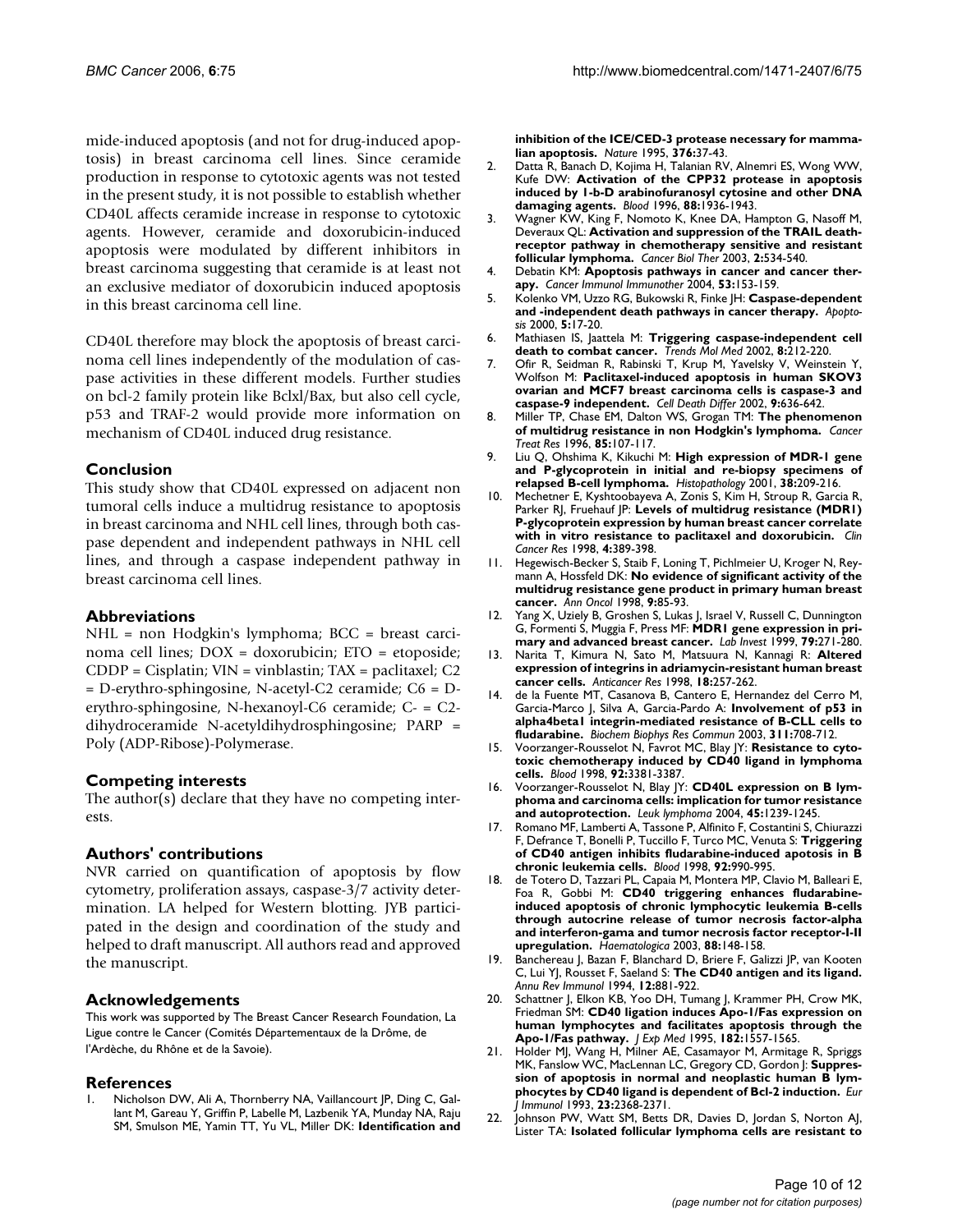**[apoptosis and can be grown in vitro in the CD40/stromal cell](http://www.ncbi.nlm.nih.gov/entrez/query.fcgi?cmd=Retrieve&db=PubMed&dopt=Abstract&list_uids=7691240) [system.](http://www.ncbi.nlm.nih.gov/entrez/query.fcgi?cmd=Retrieve&db=PubMed&dopt=Abstract&list_uids=7691240)** *Blood* 1993, **82:**1848-1857.

- 23. Funakoshi S, Longo DL, Beckwith M, Conley DK, Tsarfaty G, Tsarfaty I, Armitage RJ, Fanslow WC, Spriggs MK, Murphy WJ: **[Inhibition of](http://www.ncbi.nlm.nih.gov/entrez/query.fcgi?cmd=Retrieve&db=PubMed&dopt=Abstract&list_uids=7514045) [human B-cell lymphoma growth by CD40 stimulation.](http://www.ncbi.nlm.nih.gov/entrez/query.fcgi?cmd=Retrieve&db=PubMed&dopt=Abstract&list_uids=7514045)** *Blood* 1994, **83:**2787-2794.
- 24. Buske C, Twiling A, Gogowski G, Schreiber K, Feuringbuske M, Wulf GG, Hiddemann W, Wormann B: **[In vitro activation of low-grade](http://www.ncbi.nlm.nih.gov/entrez/query.fcgi?cmd=Retrieve&db=PubMed&dopt=Abstract&list_uids=9369419) [non-Hodgkin's lymphoma by murine fibroblasts, IL-4, anti-](http://www.ncbi.nlm.nih.gov/entrez/query.fcgi?cmd=Retrieve&db=PubMed&dopt=Abstract&list_uids=9369419)[CD40 antibodies and the soluble CD40 ligand.](http://www.ncbi.nlm.nih.gov/entrez/query.fcgi?cmd=Retrieve&db=PubMed&dopt=Abstract&list_uids=9369419)** *Leukemia* 1997, **11:**1862-1867.
- 25. Ghia P, Boussiotis VA, Schultze JL, Cardoso AA, Dorfman DM, Gribben JG, Freedman AS, Nadler LM: **[Unbalanced expression of Bcl-](http://www.ncbi.nlm.nih.gov/entrez/query.fcgi?cmd=Retrieve&db=PubMed&dopt=Abstract&list_uids=9414291)[2 family proteins in follicular lymphoma: contribution of](http://www.ncbi.nlm.nih.gov/entrez/query.fcgi?cmd=Retrieve&db=PubMed&dopt=Abstract&list_uids=9414291) [CD40 signaling in promoting survival.](http://www.ncbi.nlm.nih.gov/entrez/query.fcgi?cmd=Retrieve&db=PubMed&dopt=Abstract&list_uids=9414291)** *Blood* 1998, **91:**244-251.
- 26. Wang H, Grand RJA, Milner AE, Armitage RJ, Gordon J, Gregory CD: **Repression of apoptosis in human B-lymphoma cells by [CD40-ligand and Bcl-2: relationship to the cell-cycle and role](http://www.ncbi.nlm.nih.gov/entrez/query.fcgi?cmd=Retrieve&db=PubMed&dopt=Abstract&list_uids=8710376) [of the retinoblastoma protein.](http://www.ncbi.nlm.nih.gov/entrez/query.fcgi?cmd=Retrieve&db=PubMed&dopt=Abstract&list_uids=8710376)** *Oncogene* 1996, **13:**373-379.
- 27. Andersen NS, Larsen JK, Christiansen J, Pedersen LB, Christophersen NS, Geisler CH, Jurlander J: **[Soluble CD40 ligand induces selec](http://www.ncbi.nlm.nih.gov/entrez/query.fcgi?cmd=Retrieve&db=PubMed&dopt=Abstract&list_uids=10979969)[tive proliferation of lymphoma cells in primary mantle cell](http://www.ncbi.nlm.nih.gov/entrez/query.fcgi?cmd=Retrieve&db=PubMed&dopt=Abstract&list_uids=10979969) [lymphoma cell cultures.](http://www.ncbi.nlm.nih.gov/entrez/query.fcgi?cmd=Retrieve&db=PubMed&dopt=Abstract&list_uids=10979969)** *Blood* 2000, **96:**2219-2225.
- 28. Francisco JA, Donaldson KL, Chace D, Siegall CB, Wahl AF: **[Agonis](http://www.ncbi.nlm.nih.gov/entrez/query.fcgi?cmd=Retrieve&db=PubMed&dopt=Abstract&list_uids=10866315)[tic properties and in vivo antitumor activity of the anti-CD40](http://www.ncbi.nlm.nih.gov/entrez/query.fcgi?cmd=Retrieve&db=PubMed&dopt=Abstract&list_uids=10866315) [antibody SGN-14.](http://www.ncbi.nlm.nih.gov/entrez/query.fcgi?cmd=Retrieve&db=PubMed&dopt=Abstract&list_uids=10866315)** *Cancer Res* 2000, **60:**3225-3231.
- 29. Younes A, Kadin ME: **[Emerging applications of the tumor](http://www.ncbi.nlm.nih.gov/entrez/query.fcgi?cmd=Retrieve&db=PubMed&dopt=Abstract&list_uids=12972530) [necrosis factor family of ligands and receptors in cancer](http://www.ncbi.nlm.nih.gov/entrez/query.fcgi?cmd=Retrieve&db=PubMed&dopt=Abstract&list_uids=12972530) [therapy.](http://www.ncbi.nlm.nih.gov/entrez/query.fcgi?cmd=Retrieve&db=PubMed&dopt=Abstract&list_uids=12972530)** *J Clin Oncol* 2003, **21:**3526-3534.
- 30. Zheng B, Fiumara P, Li YV, Georgakis G, Snell V, Younes M, Vauthey JN, Carbone A, Younes A: **[MEK/ERK pathway is aberrantly](http://www.ncbi.nlm.nih.gov/entrez/query.fcgi?cmd=Retrieve&db=PubMed&dopt=Abstract&list_uids=12689928) active in Hodgkin disease: a signaling pathway shared by [CD30, CD40, and RANK that regulates cell proliferation and](http://www.ncbi.nlm.nih.gov/entrez/query.fcgi?cmd=Retrieve&db=PubMed&dopt=Abstract&list_uids=12689928) [survival.](http://www.ncbi.nlm.nih.gov/entrez/query.fcgi?cmd=Retrieve&db=PubMed&dopt=Abstract&list_uids=12689928)** *Blood* 2003, **102:**1019-1027.
- 31. Stamenkovic I, Clark EA, Seed B: **[A B lymphocyte activation mol](http://www.ncbi.nlm.nih.gov/entrez/query.fcgi?cmd=Retrieve&db=PubMed&dopt=Abstract&list_uids=2475341)[ecule related to nerve growth factor receptor and induced](http://www.ncbi.nlm.nih.gov/entrez/query.fcgi?cmd=Retrieve&db=PubMed&dopt=Abstract&list_uids=2475341) [by cytokines in carcinomas.](http://www.ncbi.nlm.nih.gov/entrez/query.fcgi?cmd=Retrieve&db=PubMed&dopt=Abstract&list_uids=2475341)** *EMBO J* 1989, **8:**1403-1410.
- 32. Vestal RE, Wingett DG, Knight K, Stillinger RA, Cantor GH, Nielson CP, Fanslow WC, Ghalie R: **Expression of CD40 in breast, colon, lung and ovarian tumors.** *Proc Am Assoc Cancer Res* 1997, **38:**A1550.
- 33. Wingett DG, Vestal RE, Forcier K, Hadjokas N, Nielson CP: **[CD40 is](http://www.ncbi.nlm.nih.gov/entrez/query.fcgi?cmd=Retrieve&db=PubMed&dopt=Abstract&list_uids=9802617) functionally expressed on human breast carcinomas: varia[ble inducibility by cytokines and enhancement of Fas-medi](http://www.ncbi.nlm.nih.gov/entrez/query.fcgi?cmd=Retrieve&db=PubMed&dopt=Abstract&list_uids=9802617)[ated apoptosis.](http://www.ncbi.nlm.nih.gov/entrez/query.fcgi?cmd=Retrieve&db=PubMed&dopt=Abstract&list_uids=9802617)** *Breast Cancer Res Treat* 1998, **50:**27-36.
- 34. Von Leoprechting A, van der Bruggen P, Pahl HL, Aruffo A, Simon JC: **Stimulation of CD40 on immunogenic human malignant [melanomas augments their cytotoxic T lymphocyte-medi](http://www.ncbi.nlm.nih.gov/entrez/query.fcgi?cmd=Retrieve&db=PubMed&dopt=Abstract&list_uids=10096561)[ated lysis and induces apoptosis.](http://www.ncbi.nlm.nih.gov/entrez/query.fcgi?cmd=Retrieve&db=PubMed&dopt=Abstract&list_uids=10096561)** *Cancer Res* 1999, **59:**1287-1294.
- 35. Hirano A, Longo DL, Taub DD, Ferris DK, Young LS, Eliopoulos AG, Agathanggelou A, Cullen N, Macartney J, Fanslow WC, Murphy WJ: **[Inhibition of breast carcinoma growth by a soluble recom](http://www.ncbi.nlm.nih.gov/entrez/query.fcgi?cmd=Retrieve&db=PubMed&dopt=Abstract&list_uids=10216096)[binant CD40 ligand.](http://www.ncbi.nlm.nih.gov/entrez/query.fcgi?cmd=Retrieve&db=PubMed&dopt=Abstract&list_uids=10216096)** *Blood* 1999, **93:**2999-3007.
- Ghamande S, Hylander BL, Oflazoglu E, Lele S, Fanslow W, Repasky EA: **[Recombinant CD40 ligand therapy has significant antitu](http://www.ncbi.nlm.nih.gov/entrez/query.fcgi?cmd=Retrieve&db=PubMed&dopt=Abstract&list_uids=11606394)mor effects on CD40-positive ovarian tumor xenografts [grown in SCID mice and demonstrates an augmented effect](http://www.ncbi.nlm.nih.gov/entrez/query.fcgi?cmd=Retrieve&db=PubMed&dopt=Abstract&list_uids=11606394) [with cisplatin.](http://www.ncbi.nlm.nih.gov/entrez/query.fcgi?cmd=Retrieve&db=PubMed&dopt=Abstract&list_uids=11606394)** *Cancer Res* 2001, **61:**7556-7562.
- 37. Yamaguchi H, Tanaka F, Sadanaga N, Ohta M, Inoue H, Mori M: **[Stim](http://www.ncbi.nlm.nih.gov/entrez/query.fcgi?cmd=Retrieve&db=PubMed&dopt=Abstract&list_uids=14612943)ulation of CD40 inhibits Fas- or chemotherapy-mediated [apoptosis and increases cell motility in human gastric carci](http://www.ncbi.nlm.nih.gov/entrez/query.fcgi?cmd=Retrieve&db=PubMed&dopt=Abstract&list_uids=14612943)[noma cells.](http://www.ncbi.nlm.nih.gov/entrez/query.fcgi?cmd=Retrieve&db=PubMed&dopt=Abstract&list_uids=14612943)** *Int J Oncol* 2003, **23:**1697-1702.
- Stumm S, Meyer A, Lindner M, Bastert G, Wallwiener D, Guckel B: **Paclitaxel Treatment of Breast Cancer Cell Lines Modulates [Fas/Fas Ligand Expression and Induces Apoptosis Which](http://www.ncbi.nlm.nih.gov/entrez/query.fcgi?cmd=Retrieve&db=PubMed&dopt=Abstract&list_uids=15138361) [Can Be Inhibited through the CD40 Receptor.](http://www.ncbi.nlm.nih.gov/entrez/query.fcgi?cmd=Retrieve&db=PubMed&dopt=Abstract&list_uids=15138361)** *Oncology* 2004, **66:**101-111.
- 39. Tong AW, Papayoti MH, Netto G, Armstrong DT, Ordonez G, Lawson JM, Stone M: **[Growth-inhibitory effects of CD40 ligand](http://www.ncbi.nlm.nih.gov/entrez/query.fcgi?cmd=Retrieve&db=PubMed&dopt=Abstract&list_uids=11297266) [\(CD154\) and its endogeneous expression in human breast](http://www.ncbi.nlm.nih.gov/entrez/query.fcgi?cmd=Retrieve&db=PubMed&dopt=Abstract&list_uids=11297266) [cancer.](http://www.ncbi.nlm.nih.gov/entrez/query.fcgi?cmd=Retrieve&db=PubMed&dopt=Abstract&list_uids=11297266)** *Clin Cancer Res* 2001, **7:**691-703.
- 40. Menetrier-Caux C, Bain C, Favrot MC, Duc A, Blay JY: **[Renal cell](http://www.ncbi.nlm.nih.gov/entrez/query.fcgi?cmd=Retrieve&db=PubMed&dopt=Abstract&list_uids=10408703) [carcinoma induces interleukin 10 and prostaglandin E2 pro](http://www.ncbi.nlm.nih.gov/entrez/query.fcgi?cmd=Retrieve&db=PubMed&dopt=Abstract&list_uids=10408703)[duction by monoocytes.](http://www.ncbi.nlm.nih.gov/entrez/query.fcgi?cmd=Retrieve&db=PubMed&dopt=Abstract&list_uids=10408703)** Br J Cancer 1999, 79:119-130.
- 41. Mandlekar S, Yu R, Tan TH, Kong AN: **Activation of caspase-3 and c-jun NH2-terminal kinase-1 signaling pathways in**

**tamoxifen-induced apoptosis of human breast cancer cells.** *Cancer Res* 2000, **60:**5999-6000.

- 42. Bellosillo B, Dalmau M, Colomer D, Gil J: **[Involvement of CED-3/](http://www.ncbi.nlm.nih.gov/entrez/query.fcgi?cmd=Retrieve&db=PubMed&dopt=Abstract&list_uids=9129045) [ICE proteases in the apoptosis of B-chronic lymphocytic](http://www.ncbi.nlm.nih.gov/entrez/query.fcgi?cmd=Retrieve&db=PubMed&dopt=Abstract&list_uids=9129045) [leukemia cells.](http://www.ncbi.nlm.nih.gov/entrez/query.fcgi?cmd=Retrieve&db=PubMed&dopt=Abstract&list_uids=9129045)** *Blood* 1997, **89:**3378-3384.
- 43. Jänicke RU, Engels IH, Dunkern T, Kaina B, Schulze-Osthoff K, Porter AG: **[Ionizing radiation but not anticancer drugs causes cell](http://www.ncbi.nlm.nih.gov/entrez/query.fcgi?cmd=Retrieve&db=PubMed&dopt=Abstract&list_uids=11526489) [cycle arrest and failure to activate the mitochondrial death](http://www.ncbi.nlm.nih.gov/entrez/query.fcgi?cmd=Retrieve&db=PubMed&dopt=Abstract&list_uids=11526489) [pathway in MCF-7 breast carcinoma cells.](http://www.ncbi.nlm.nih.gov/entrez/query.fcgi?cmd=Retrieve&db=PubMed&dopt=Abstract&list_uids=11526489)** *Oncogene* 2001, **20:**5043-5053.
- 44. Friedrich K, Wieder T, Von Haefen C, Radetzki S, Jänicke R, Schulze-Osthoff K, Dörken B, Daniel PT: **[Overexpression of caspase-3](http://www.ncbi.nlm.nih.gov/entrez/query.fcgi?cmd=Retrieve&db=PubMed&dopt=Abstract&list_uids=11420687) [restores sensitivity for drug-induced apoptosis in breast can](http://www.ncbi.nlm.nih.gov/entrez/query.fcgi?cmd=Retrieve&db=PubMed&dopt=Abstract&list_uids=11420687)[cer cell lines with acquired drug resistance.](http://www.ncbi.nlm.nih.gov/entrez/query.fcgi?cmd=Retrieve&db=PubMed&dopt=Abstract&list_uids=11420687)** *Oncogene* 2001, **20:**2749-2760.
- 45. Blanc C, Deveraux QL, Krajewski S, Jänicke RU, Porter AG, Reed JC, Jaggi R, Marti A: **[Caspase-3 is essential for procaspase-9](http://www.ncbi.nlm.nih.gov/entrez/query.fcgi?cmd=Retrieve&db=PubMed&dopt=Abstract&list_uids=10969782) [processing and cisplatin-induced apoptosis of MCF-7 breast](http://www.ncbi.nlm.nih.gov/entrez/query.fcgi?cmd=Retrieve&db=PubMed&dopt=Abstract&list_uids=10969782) [cancer cells.](http://www.ncbi.nlm.nih.gov/entrez/query.fcgi?cmd=Retrieve&db=PubMed&dopt=Abstract&list_uids=10969782)** *Cancer Res* 2000, **60:**4386-4390.
- 46. Johnson KR, Young KK, Fan W: **[Agonistic interplay between](http://www.ncbi.nlm.nih.gov/entrez/query.fcgi?cmd=Retrieve&db=PubMed&dopt=Abstract&list_uids=10499633) [antimitotic and G1-S arresting agents observed in experi](http://www.ncbi.nlm.nih.gov/entrez/query.fcgi?cmd=Retrieve&db=PubMed&dopt=Abstract&list_uids=10499633)[mental combination therapy.](http://www.ncbi.nlm.nih.gov/entrez/query.fcgi?cmd=Retrieve&db=PubMed&dopt=Abstract&list_uids=10499633)** *Clin Cancer Res* 1999, **5:**2559-2565.
- 47. Bacus SS, Gudkov AV, Lowe M, Lyass L, Yung Y, Komarov AP, Keyomarsi K, Yarden Y, Seger R: **[Paclitaxel-induced apoptosis](http://www.ncbi.nlm.nih.gov/entrez/query.fcgi?cmd=Retrieve&db=PubMed&dopt=Abstract&list_uids=11313944) [depends on MAP kinase pathways \(ERK and p38\) and is inde](http://www.ncbi.nlm.nih.gov/entrez/query.fcgi?cmd=Retrieve&db=PubMed&dopt=Abstract&list_uids=11313944)[pendent of p53.](http://www.ncbi.nlm.nih.gov/entrez/query.fcgi?cmd=Retrieve&db=PubMed&dopt=Abstract&list_uids=11313944)** *Oncogene* 2001, **20:**147-155.
- 48. Calastretti A, Bevilacqua A, Ceriani C, Vigano S, Zancai P, Capaccioli S, Nicolin A: **[Damaged microtubules can inactivate BCL-2 by](http://www.ncbi.nlm.nih.gov/entrez/query.fcgi?cmd=Retrieve&db=PubMed&dopt=Abstract&list_uids=11593425) [means of the mTOR kinase.](http://www.ncbi.nlm.nih.gov/entrez/query.fcgi?cmd=Retrieve&db=PubMed&dopt=Abstract&list_uids=11593425)** *Oncogene* 2001, **20:**6172-6180.
- 49. Bose R, Verheij M, Haimovitz-Friedman A, Scotto K, Fuks Z, Kolesnick R: **[Ceramide synthase mediates daunorubicin-induced](http://www.ncbi.nlm.nih.gov/entrez/query.fcgi?cmd=Retrieve&db=PubMed&dopt=Abstract&list_uids=7634330) [apoptosis: an alternative mechanism for generating death](http://www.ncbi.nlm.nih.gov/entrez/query.fcgi?cmd=Retrieve&db=PubMed&dopt=Abstract&list_uids=7634330) [signals.](http://www.ncbi.nlm.nih.gov/entrez/query.fcgi?cmd=Retrieve&db=PubMed&dopt=Abstract&list_uids=7634330)** *Cell* 1995, **82:**405-414.
- 50. Jarvis WD, Grant S: **[The role of ceramide in the cellular](http://www.ncbi.nlm.nih.gov/entrez/query.fcgi?cmd=Retrieve&db=PubMed&dopt=Abstract&list_uids=9818235) [response to cytotoxic agents.](http://www.ncbi.nlm.nih.gov/entrez/query.fcgi?cmd=Retrieve&db=PubMed&dopt=Abstract&list_uids=9818235)** *Curr Opin Oncol* 1998, **10:**552-559.
- 51. Tepper AD, de Vries E, van Blitterswijk WJ, Borst J: **[Ordering of](http://www.ncbi.nlm.nih.gov/entrez/query.fcgi?cmd=Retrieve&db=PubMed&dopt=Abstract&list_uids=10194469) ceramide formation, caspase activation, and mitochondrial [changes during CD95- and DNA damage-induced apoptosis.](http://www.ncbi.nlm.nih.gov/entrez/query.fcgi?cmd=Retrieve&db=PubMed&dopt=Abstract&list_uids=10194469)** *J Clin Invest* 1999, **103:**971-978.
- 52. Radin NS: **[Killing cancer cells by poly-drug elevation of cera](http://www.ncbi.nlm.nih.gov/entrez/query.fcgi?cmd=Retrieve&db=PubMed&dopt=Abstract&list_uids=11168352)[mide levels: a hypothesis whose time has come?](http://www.ncbi.nlm.nih.gov/entrez/query.fcgi?cmd=Retrieve&db=PubMed&dopt=Abstract&list_uids=11168352)** *Eur J Biochem* 2001, **268:**193-204.
- 53. Mizushima N, Koike R, Kohsaka H, Kushi Y, Handa S, Yagita H, Miyasaka N: **[Ceramide induces apoptosis via CPP32 activation.](http://www.ncbi.nlm.nih.gov/entrez/query.fcgi?cmd=Retrieve&db=PubMed&dopt=Abstract&list_uids=8898109)** *FEBS Lett* 1996, **395:**267-271.
- 54. Gamen S, Marzo I, Anel A, Pineiro A, Naval J: **[CPP32 inhibition](http://www.ncbi.nlm.nih.gov/entrez/query.fcgi?cmd=Retrieve&db=PubMed&dopt=Abstract&list_uids=8706867) [prevents Fas-induced ceramide generation and apoptosis in](http://www.ncbi.nlm.nih.gov/entrez/query.fcgi?cmd=Retrieve&db=PubMed&dopt=Abstract&list_uids=8706867) [human cells.](http://www.ncbi.nlm.nih.gov/entrez/query.fcgi?cmd=Retrieve&db=PubMed&dopt=Abstract&list_uids=8706867)** *FEBS Lett* 1996, **390:**232-237.
- 55. Kawabata Y, Hirokawa M, Kitabayashi A, Horiuchi T, Kuroki J, Miura AB: **[Defective apoptotic signal transduction pathway down](http://www.ncbi.nlm.nih.gov/entrez/query.fcgi?cmd=Retrieve&db=PubMed&dopt=Abstract&list_uids=10552963)[stream of caspase-3 in human B-lymphoma cells: A novel](http://www.ncbi.nlm.nih.gov/entrez/query.fcgi?cmd=Retrieve&db=PubMed&dopt=Abstract&list_uids=10552963) [mechanism of nuclear apoptosis resistance.](http://www.ncbi.nlm.nih.gov/entrez/query.fcgi?cmd=Retrieve&db=PubMed&dopt=Abstract&list_uids=10552963)** *Blood* 1999, **94:**3523-3530.
- 56. Hirokawa M, Kawabata Y, Miura AB: **[Dysregulation of apoptosis](http://www.ncbi.nlm.nih.gov/entrez/query.fcgi?cmd=Retrieve&db=PubMed&dopt=Abstract&list_uids=11999553) [and a novel mechanism of defective apoptotic signal trans](http://www.ncbi.nlm.nih.gov/entrez/query.fcgi?cmd=Retrieve&db=PubMed&dopt=Abstract&list_uids=11999553)[duction in human B-cell neoplasms.](http://www.ncbi.nlm.nih.gov/entrez/query.fcgi?cmd=Retrieve&db=PubMed&dopt=Abstract&list_uids=11999553)** *Leuk Lymphoma* 2002, **43:**243-249.
- 57. Henkels KM, Turchi JJ: [Cisplatin-induced apoptosis proceeds by](http://www.ncbi.nlm.nih.gov/entrez/query.fcgi?cmd=Retrieve&db=PubMed&dopt=Abstract&list_uids=10397248) **caspase-3-dependent and -independent pathways in cispla[tin-resistant and -sensitive human ovarian cancer cell lines.](http://www.ncbi.nlm.nih.gov/entrez/query.fcgi?cmd=Retrieve&db=PubMed&dopt=Abstract&list_uids=10397248)** *Cancer Res* 1999, **59:**3077-3083.
- 58. Choi MS, Boise LH, Gottschalk AR, Quintans J, Thompson CB, Klaus GG: **[The role of bcl-XL in CD40-mediated rescue from anti](http://www.ncbi.nlm.nih.gov/entrez/query.fcgi?cmd=Retrieve&db=PubMed&dopt=Abstract&list_uids=7539757)[mu-induced apoptosis in WEHI-231 B lymphoma cells.](http://www.ncbi.nlm.nih.gov/entrez/query.fcgi?cmd=Retrieve&db=PubMed&dopt=Abstract&list_uids=7539757)** *Eur J Immunol* 1995, **25:**1352-1357.
- 59. Wang Z, Karras JG, Howard RG, Rothstein TL: **[Induction of bcl-x](http://www.ncbi.nlm.nih.gov/entrez/query.fcgi?cmd=Retrieve&db=PubMed&dopt=Abstract&list_uids=7561075) [by CD40 engagement rescues sIg-induced apoptosis in](http://www.ncbi.nlm.nih.gov/entrez/query.fcgi?cmd=Retrieve&db=PubMed&dopt=Abstract&list_uids=7561075) [murine B cells.](http://www.ncbi.nlm.nih.gov/entrez/query.fcgi?cmd=Retrieve&db=PubMed&dopt=Abstract&list_uids=7561075)** *J Immunol* 1995, **155:**3722-3725.
- 60. Tuscano JM, Druey KM, Riva A, Pena J, Thompson CB, Kehrl JH: **[Bcl](http://www.ncbi.nlm.nih.gov/entrez/query.fcgi?cmd=Retrieve&db=PubMed&dopt=Abstract&list_uids=8695854)[x rather than Bcl-2 mediates CD40-dependent centrocyte](http://www.ncbi.nlm.nih.gov/entrez/query.fcgi?cmd=Retrieve&db=PubMed&dopt=Abstract&list_uids=8695854) [survival in the germinal center.](http://www.ncbi.nlm.nih.gov/entrez/query.fcgi?cmd=Retrieve&db=PubMed&dopt=Abstract&list_uids=8695854)** *Blood* 1996, **88:**1359-1364.
- 61. Lee HH, Dadgostar H, Cheng Q, Shu J, Cheng G: **[NF-kappaB-medi](http://www.ncbi.nlm.nih.gov/entrez/query.fcgi?cmd=Retrieve&db=PubMed&dopt=Abstract&list_uids=10430908)[ated up-regulation of Bcl-x and Bfl-1/A1 is required for CD40](http://www.ncbi.nlm.nih.gov/entrez/query.fcgi?cmd=Retrieve&db=PubMed&dopt=Abstract&list_uids=10430908) [survival signaling in B lymphocytes.](http://www.ncbi.nlm.nih.gov/entrez/query.fcgi?cmd=Retrieve&db=PubMed&dopt=Abstract&list_uids=10430908)** *Proc Natl Acad Sci USA* 1999, **96:**9136-9141.